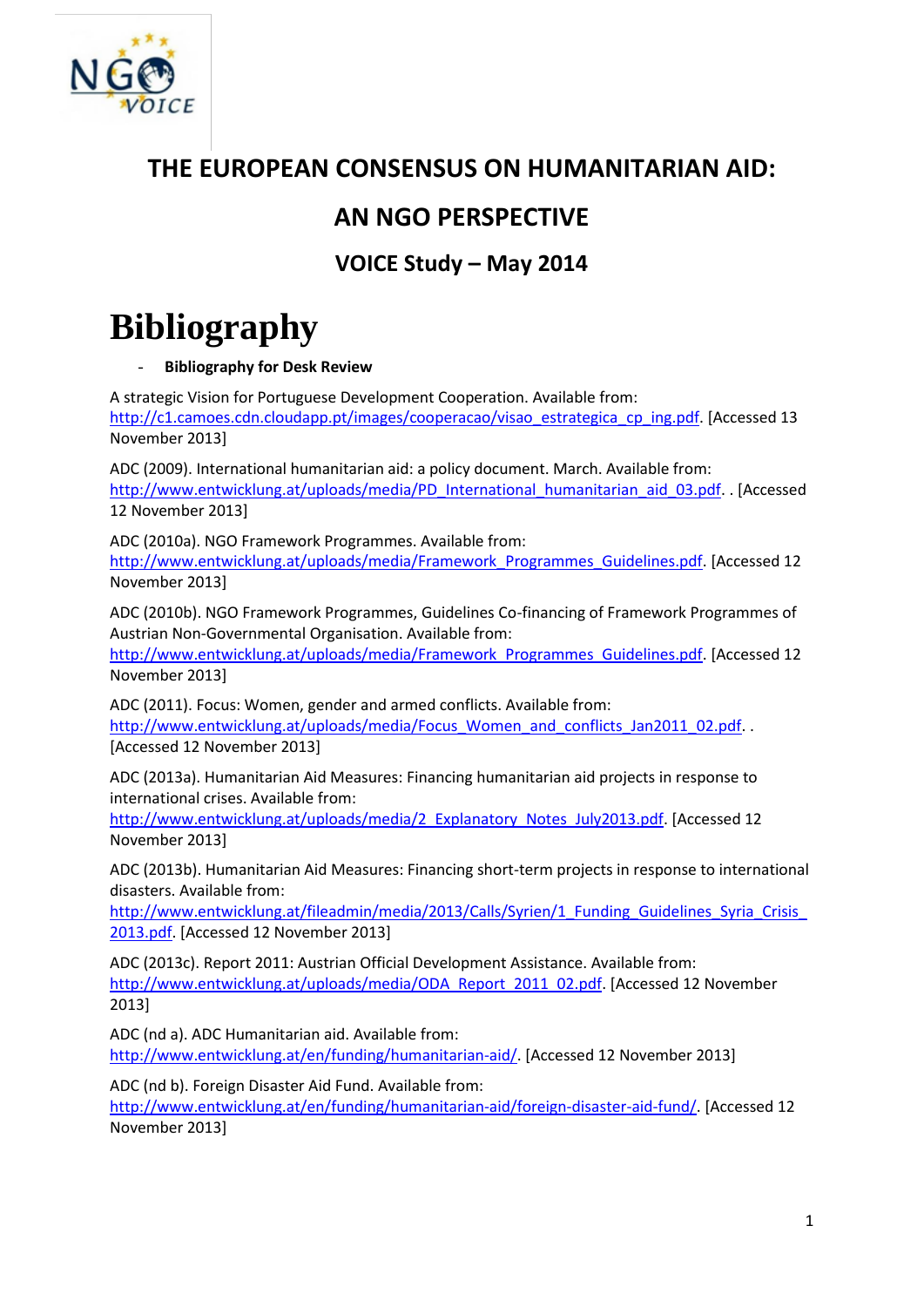

AECID (2012). 2012 Annual Plan for International Cooperation (PACI) (in Spanish). Available from: [http://www.aecid.es/galerias/publicaciones/descargas/PACI/PACI-2012.pdf.](http://www.aecid.es/galerias/publicaciones/descargas/PACI/PACI-2012.pdf) [Accessed 6 November 2013]

AECID (2013). 2013-2016 Cooperation Master Plan (in Spanish). Available from: [http://www.aecid.es/galerias/descargas/publicaciones/IV\\_Plan\\_DirectorCE\\_2013-2016\\_Final2.pdf.](http://www.aecid.es/galerias/descargas/publicaciones/IV_Plan_DirectorCE_2013-2016_Final2.pdf) [Accessed 6 November 2013]

AECID (nd a). Coordination mechanisms. Available from: [http://www.aecid.es/en/que](http://www.aecid.es/en/que-hacemos/accion/que-hacemos/Mecanismos-coordinacion/index.html)[hacemos/accion/que-hacemos/Mecanismos-coordinacion/index.html.](http://www.aecid.es/en/que-hacemos/accion/que-hacemos/Mecanismos-coordinacion/index.html) [Accessed 6 November 2013]

AECID (nd b). Humanitarian action. Available from: [http://www.aecid.es/en/que](http://www.aecid.es/en/que-hacemos/accion/index.html)[hacemos/accion/index.html.](http://www.aecid.es/en/que-hacemos/accion/index.html) [Accessed 6 November 2013]

Agenzia per il terzo settore (in Italian) (2011). Linee guida per le buone prassi e la raccolta dei fondi nei casi di emergenza umanitaria. Available from:

[http://www.cooperazioneallosviluppo.esteri.it/pdgcs/italiano/LineeGuida/pdf/Linee\\_Guida\\_Fondi\\_E](http://www.cooperazioneallosviluppo.esteri.it/pdgcs/italiano/LineeGuida/pdf/Linee_Guida_Fondi_Emergenze.pdf) [mergenze.pdf.](http://www.cooperazioneallosviluppo.esteri.it/pdgcs/italiano/LineeGuida/pdf/Linee_Guida_Fondi_Emergenze.pdf) [Accessed 5 November 2013]

AidFlows (2013). Contries/members. Donor view Official Development Assistance. Available from: <http://www.aidflows.org/> [Accessed 5 November 2013]

AidWatch (2001). Hungary. Available from[: http://aidwatch.concordeurope.org/countries/#Hungary.](http://aidwatch.concordeurope.org/countries/#Hungary) [Accessed 13 November 2013]

Angeliki Koutantou (2011). Greece offers aid after Gaza flotilla ban. Available from: [http://www.reuters.com/article/2011/07/03/us-palestinians-israel-flotilla-idUSTRE76223120110703.](http://www.reuters.com/article/2011/07/03/us-palestinians-israel-flotilla-idUSTRE76223120110703) [Accessed 12 November 2013]

Austria (2002). Federal Act on Development Cooperation (2002) including its Amendment (2013). Available from: [http://www.entwicklung.at/uploads/media/development\\_cooperation\\_law\\_01.pdf.](http://www.entwicklung.at/uploads/media/development_cooperation_law_01.pdf) . [Accessed 12 November 2013]

Austrian Development Cooperation (ADC) (2007). Austria's NGO co operation policy. Available from: [http://www.entwicklung.at/uploads/media/PD\\_NGO\\_Cooperation.pdf.](http://www.entwicklung.at/uploads/media/PD_NGO_Cooperation.pdf) [Accessed 12 November 2013]

Belgium (2013). Loi relative à la Coopération au Développement (19 mars 2013). Available from : http://diplomatie.belgium.be/fr/binaries/loi cooperation au developpement 19 mars 2013 tcm3 [13-221450.pdf.](http://diplomatie.belgium.be/fr/binaries/loi_cooperation_au_developpement_19_mars_2013_tcm313-221450.pdf) [Accessed 7 November 2013]

Christian Friis Bach, Minister for Development Cooperation, Denmark (2012). Danish Presidency priorities in the area of humanitarian aid. Ministry of Foreign Affairs of Denmark. February. Available from: [http://um.dk/en/about-us/the-ministers/the-minister-for-development](http://um.dk/en/about-us/the-ministers/the-minister-for-development-cooperation/speeches/danish-presidency-priorities-in-the-area-of-humanitarian-aid/)[cooperation/speeches/danish-presidency-priorities-in-the-area-of-humanitarian-aid/.](http://um.dk/en/about-us/the-ministers/the-minister-for-development-cooperation/speeches/danish-presidency-priorities-in-the-area-of-humanitarian-aid/) [Accessed 5 November 2013]

Coffey International Development (2012). Evaluation Manager PPA and GPAF: Evaluation Strategy. DFID. Available from: [https://www.gov.uk/government/publications/evaluation-strategy](https://www.gov.uk/government/publications/evaluation-strategy-programme-partnership-arrangements-ppa-and-global-poverty-action-fund-gpaf)[programme-partnership-arrangements-ppa-and-global-poverty-action-fund-gpaf.](https://www.gov.uk/government/publications/evaluation-strategy-programme-partnership-arrangements-ppa-and-global-poverty-action-fund-gpaf) [Accessed 4 November 2013]

Cyprus European Union Presidency (2012a). Cyprus Presidency delves into EU Development Aid. Available from: [http://brussels.cta.int/index.php?option=com\\_k2&view=item&id=6920:cyprus](http://brussels.cta.int/index.php?option=com_k2&view=item&id=6920:cyprus-presidency-delves-into-eu-development-aid-)[presidency-delves-into-eu-development-aid-.](http://brussels.cta.int/index.php?option=com_k2&view=item&id=6920:cyprus-presidency-delves-into-eu-development-aid-) [Accessed 12 November 2013]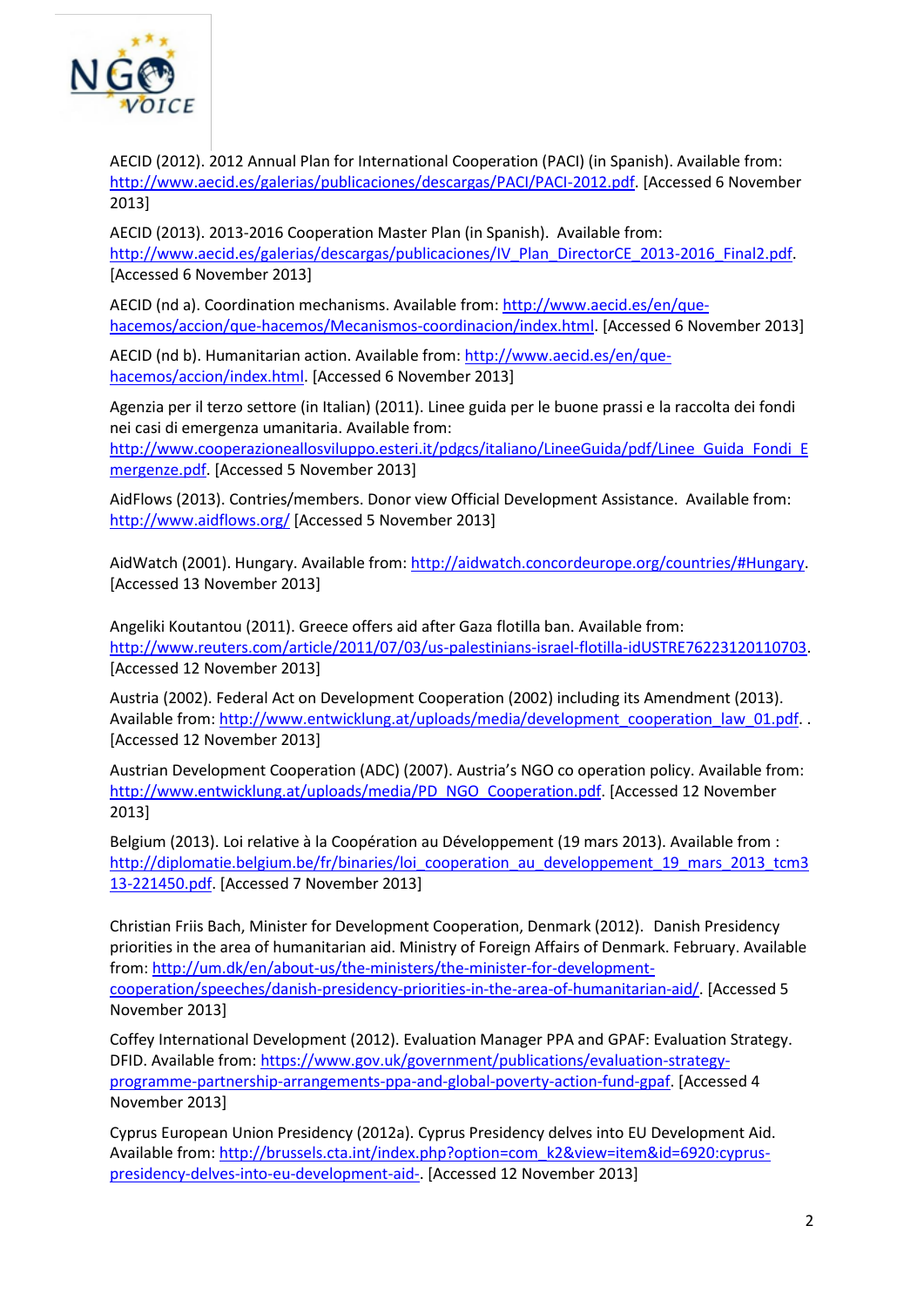

Cyprus European Union Presidency (2012b). Press Release: The Cyprus Presidency to move enlargement process and the humanitarian aid objectives of the European Union forward. Available from: [http://www.cy2012.eu/index.php/en/news-categories/areas/foreign-affairs/press-release--](http://www.cy2012.eu/index.php/en/news-categories/areas/foreign-affairs/press-release---the-cyprus-presidency-to-move-enlargement-process-and-the-humanitarian-aid-objective) [the-cyprus-presidency-to-move-enlargement-process-and-the-humanitarian-aid-objective.](http://www.cy2012.eu/index.php/en/news-categories/areas/foreign-affairs/press-release---the-cyprus-presidency-to-move-enlargement-process-and-the-humanitarian-aid-objective) [Accessed 12 November 2013]

DANIDA (2011a). Danish Humanitarian Organisations. Available from: [http://um.dk/en/danida](http://um.dk/en/danida-en/partners/humanitarian-organisations/danish-humanitarian-organisations/)[en/partners/humanitarian-organisations/danish-humanitarian-organisations/.](http://um.dk/en/danida-en/partners/humanitarian-organisations/danish-humanitarian-organisations/) [Accessed 5 November 2013]

DANIDA (2011b). Danish NGOs' self-financing. Available from: [http://um.dk/en/danida](http://um.dk/en/danida-en/activities/annual-report-2011/denmarks-development-cooperation-in-figures/danish-ngos-self-financing/)[en/activities/annual-report-2011/denmarks-development-cooperation-in-figures/danish-ngos-self](http://um.dk/en/danida-en/activities/annual-report-2011/denmarks-development-cooperation-in-figures/danish-ngos-self-financing/)[financing/.](http://um.dk/en/danida-en/activities/annual-report-2011/denmarks-development-cooperation-in-figures/danish-ngos-self-financing/) [Accessed 5 November 2013]

DANIDA (2011c). Humanitarian assistance divided by organizations. Available from: [http://um.dk/en/danida-en/activities/annual-report-2011/denmarks-development-cooperation-in](http://um.dk/en/danida-en/activities/annual-report-2011/denmarks-development-cooperation-in-figures/humanitarian-assistance-divided-by-organisations-2011/)[figures/humanitarian-assistance-divided-by-organisations-2011/.](http://um.dk/en/danida-en/activities/annual-report-2011/denmarks-development-cooperation-in-figures/humanitarian-assistance-divided-by-organisations-2011/) [Accessed 5 November 2013]

DANIDA (2013). Good Humanitarian Donorship Initiative: fit for purpose towards its second decade. Available from: [http://um.dk/en/news/newsdisplaypage/?newsID=24ABE10B-B2E3-4EEF-9132-](http://um.dk/en/news/newsdisplaypage/?newsID=24ABE10B-B2E3-4EEF-9132-3D8935CAA80B) [3D8935CAA80B.](http://um.dk/en/news/newsdisplaypage/?newsID=24ABE10B-B2E3-4EEF-9132-3D8935CAA80B) [Accessed 5 November 2013]

DANIDA (nd a). Partnership agreements. Available from: [http://um.dk/en/danida](http://um.dk/en/danida-en/partners/humanitarian-organisations/types-of-assistance/)[en/partners/humanitarian-organisations/types-of-assistance/.](http://um.dk/en/danida-en/partners/humanitarian-organisations/types-of-assistance/) [Accessed 5 November 2013]

DANIDA (nd b). The European Union's humanitarian policy. Available from[: http://um.dk/en/danida](http://um.dk/en/danida-en/partners/humanitarian-organisations/eu/)[en/partners/humanitarian-organisations/eu/.](http://um.dk/en/danida-en/partners/humanitarian-organisations/eu/) [Accessed 5 November 2013]

DARA (2011a). Humanitarian Response Index. Finland donor assessment. [http://daraint.org/wp](http://daraint.org/wp-content/uploads/2012/03/Finland_donor_assessment_HRI_2011.pdf)[content/uploads/2012/03/Finland\\_donor\\_assessment\\_HRI\\_2011.pdf.](http://daraint.org/wp-content/uploads/2012/03/Finland_donor_assessment_HRI_2011.pdf) [Accessed 12 November 2013]

DARA (2011b). Humanitarian Response Index. Greece donor assessment. Available from: [http://daraint.org/wp-content/uploads/2012/03/Greece\\_donor\\_assessment\\_HRI\\_2011.pdf.](http://daraint.org/wp-content/uploads/2012/03/Greece_donor_assessment_HRI_2011.pdf) [Accessed 12 November 2013]

DARA (2011c). Humanitarian Response Index. Netherlands donor assessment. Available from: [http://daraint.org/wp-content/uploads/2012/03/Netherlands\\_donor\\_assessment\\_HRI\\_2011.pdf.](http://daraint.org/wp-content/uploads/2012/03/Netherlands_donor_assessment_HRI_2011.pdf) [Accessed 4 November 2013]

DARA (2011d). Humanitarian Response Index. Portugal donor assessment. Available from: [http://daraint.org/wp-content/uploads/2012/03/Portugal\\_donor\\_assessment\\_HRI\\_2011.pdf.](http://daraint.org/wp-content/uploads/2012/03/Portugal_donor_assessment_HRI_2011.pdf) [Accessed 13 November 2013]

Department for Development Policy and the Ministry for Foreign Affairs of Sweden (2010). Saving lives and alleviating suffering: Policy for Sweden's humanitarian assistance 2010-2016. Available from: [http://www.government.se/content/1/c6/17/29/10/d4bb1993.pdf.](http://www.government.se/content/1/c6/17/29/10/d4bb1993.pdf) [Accessed 12 November 2013]

Department for Development Policy and the Ministry for Foreign Affairs of Sweden (2011a). Peace and Security for Development Policy for Security and Development in Swedish Development Cooperation 2011-2014. Available from:

[http://www.government.se/content/1/c6/16/45/85/88f00571.pdf.](http://www.government.se/content/1/c6/16/45/85/88f00571.pdf) [Accessed 12 November 2013]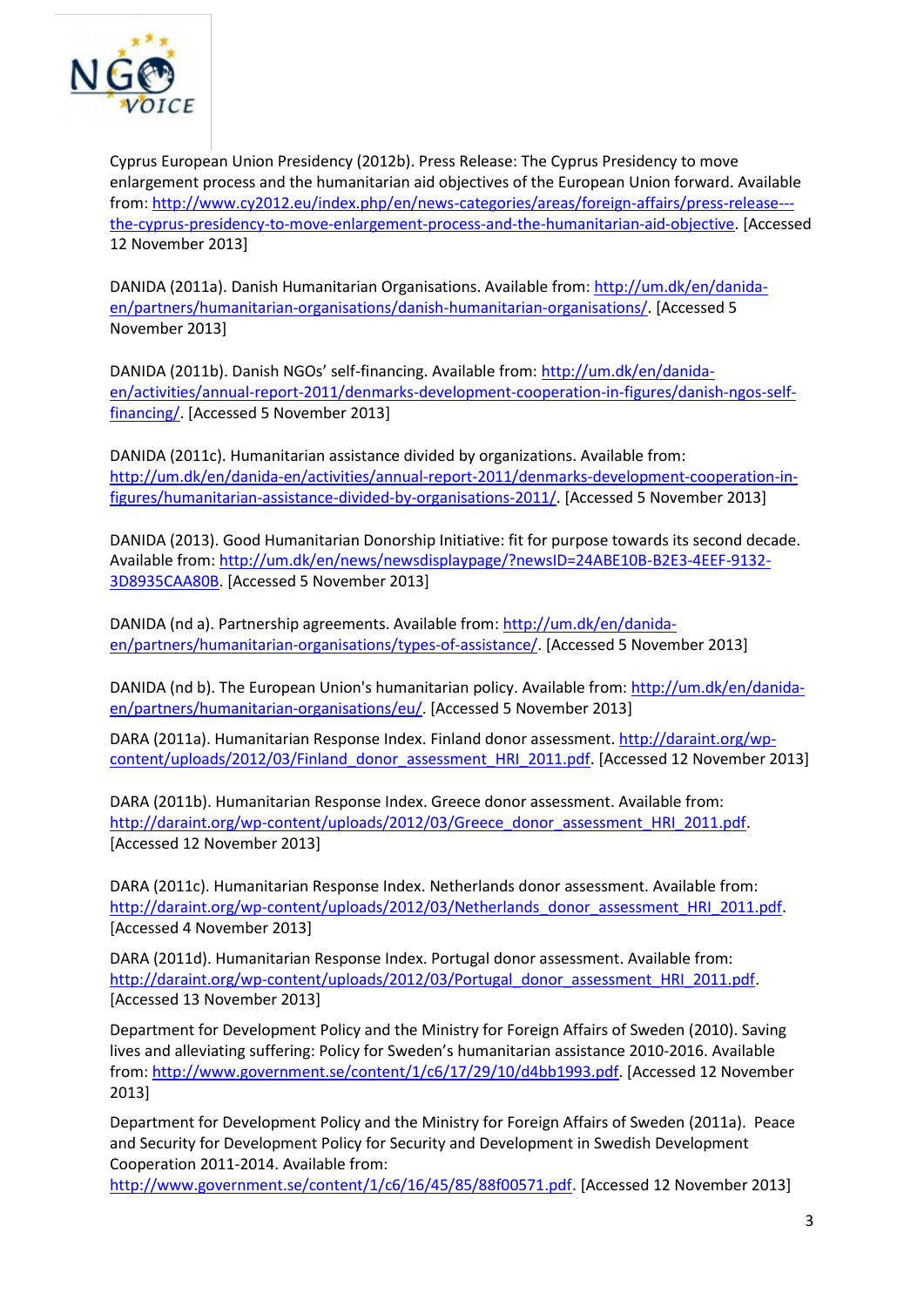

Department for Development Policy and the Ministry for Foreign Affairs of Sweden (2011b). Strategy for Humanitarian Assistance Provided Through the Swedish International Development Cooperation Agency (Sida) 2011-2014. Available from:

[http://www.regeringen.se/content/1/c6/17/83/54/1159109e.pdf.](http://www.regeringen.se/content/1/c6/17/83/54/1159109e.pdf) [Accessed 12 November 2013]

Department for Development Policy and the Ministry for Foreign Affairs of Sweden (2010). Policy for Environmental and Climate Issues in Swedish Development Cooperation 2010-2014. [http://www.government.se/content/1/c6/15/64/98/24249736.pdf.](http://www.government.se/content/1/c6/15/64/98/24249736.pdf) [Accessed 12 November 2013]

Department for International Development (DFID) (2006). Reducing the Risk of Disasters – Helping to Achieve Sustainable Poverty Reduction in a Vulnerable World: A DFID policy paper. Available from: [http://webarchive.nationalarchives.gov.uk/+/http:/www.dfid.gov.uk/pubs/files/disaster-risk](http://webarchive.nationalarchives.gov.uk/+/http:/www.dfid.gov.uk/pubs/files/disaster-risk-reduction-policy.pdf)[reduction-policy.pdf.](http://webarchive.nationalarchives.gov.uk/+/http:/www.dfid.gov.uk/pubs/files/disaster-risk-reduction-policy.pdf) [Accessed 4 November 2013]

Department of Foreign Affairs, Foreign Trade and Development Cooperation of Belgium (2012). Procédures relatives au financement de projets spécifiques introduits par des ONG dans le cadre de l'Aide Humanitaire Belge (in French). February. Available from:

[http://www.acodev.be/system/files/ressources/procedures\\_humanitaires\\_version\\_2012\\_8.0.pdf.](http://www.acodev.be/system/files/ressources/procedures_humanitaires_version_2012_8.0.pdf) [Accessed 7 November 2013]

Development Cooperation Service of the Republic of Cyprus (Cyprus Aid) (2009). Cyprus Aid Presentation. Available from:

[http://www.planning.gov.cy/planning/planning.nsf/AttachmentArchive/1D6633BC4757FC74C22575](http://www.planning.gov.cy/planning/planning.nsf/AttachmentArchive/1D6633BC4757FC74C2257599003BAF12/$file/CyprusAid%20Brochure%20Eng.pdf?openelement) [99003BAF12/\\$file/CyprusAid%20Brochure%20Eng.pdf?openelement.](http://www.planning.gov.cy/planning/planning.nsf/AttachmentArchive/1D6633BC4757FC74C2257599003BAF12/$file/CyprusAid%20Brochure%20Eng.pdf?openelement) [Accessed 12 November 2013]

Development Cooperation Service of the Republic of Cyprus (Cyprus Aid) (nd). Cooperation with the Civil Society (NGOs) for Development Cooperation. Available from:

[http://www.cyprusaid.gov.cy/planning/cyprusaid.nsf/page12\\_en/page12\\_en?OpenDocument.](http://www.cyprusaid.gov.cy/planning/cyprusaid.nsf/page12_en/page12_en?OpenDocument) [Accessed 12 November 2013]

DFID (2011a). Humanitarian Emergency Response Review: UK Government Response. Available from: [https://www.gov.uk/government/uploads/system/uploads/attachment\\_data/file/67489/hum-emer](https://www.gov.uk/government/uploads/system/uploads/attachment_data/file/67489/hum-emer-resp-rev-uk-gvmt-resp.pdf)[resp-rev-uk-gvmt-resp.pdf.](https://www.gov.uk/government/uploads/system/uploads/attachment_data/file/67489/hum-emer-resp-rev-uk-gvmt-resp.pdf) [Accessed 4 November 2013]

DFID (2011b). Saving lives, preventing suffering and building resilience: The UK Government's Humanitarian Policy. Available from:

[https://www.gov.uk/government/uploads/system/uploads/attachment\\_data/file/67468/The\\_20UK\\_](https://www.gov.uk/government/uploads/system/uploads/attachment_data/file/67468/The_20UK_20Government_s_20Humanitarian_20Policy_20-_20September_202011_20-_20Final.pdf) 20Government s 20Humanitarian 20Policy 20- 20September 202011 20- 20Final.pdf. [Accessed 4 November 2013]

DFID (2012). Promoting Innovation and evidence-based approaches to building resilience and responding to humanitarian crisis: A DFID strategy paper. Available from: [https://www.gov.uk/government/uploads/system/uploads/attachment\\_data/file/193166/prom](https://www.gov.uk/government/uploads/system/uploads/attachment_data/file/193166/prom-innov-evi-bas-appr-build-res-resp-hum-cris.pdf)[innov-evi-bas-appr-build-res-resp-hum-cris.pdf.](https://www.gov.uk/government/uploads/system/uploads/attachment_data/file/193166/prom-innov-evi-bas-appr-build-res-resp-hum-cris.pdf) [Accessed 4 November 2013]

DFID (2013a). Annual Evaluation Report July 2013. Available from: [https://www.gov.uk/government/uploads/system/uploads/attachment\\_data/file/237332/annual](https://www.gov.uk/government/uploads/system/uploads/attachment_data/file/237332/annual-evaluation-report-july-2013a.pdf)[evaluation-report-july-2013a.pdf.](https://www.gov.uk/government/uploads/system/uploads/attachment_data/file/237332/annual-evaluation-report-july-2013a.pdf) [Accessed 4 November 2013]

DFID (2013b). DFID Evaluation Policy 2013. Available from:

[https://www.gov.uk/government/publications/dfid-evaluation-policy-2013.](https://www.gov.uk/government/publications/dfid-evaluation-policy-2013) [Accessed 4 November 2013]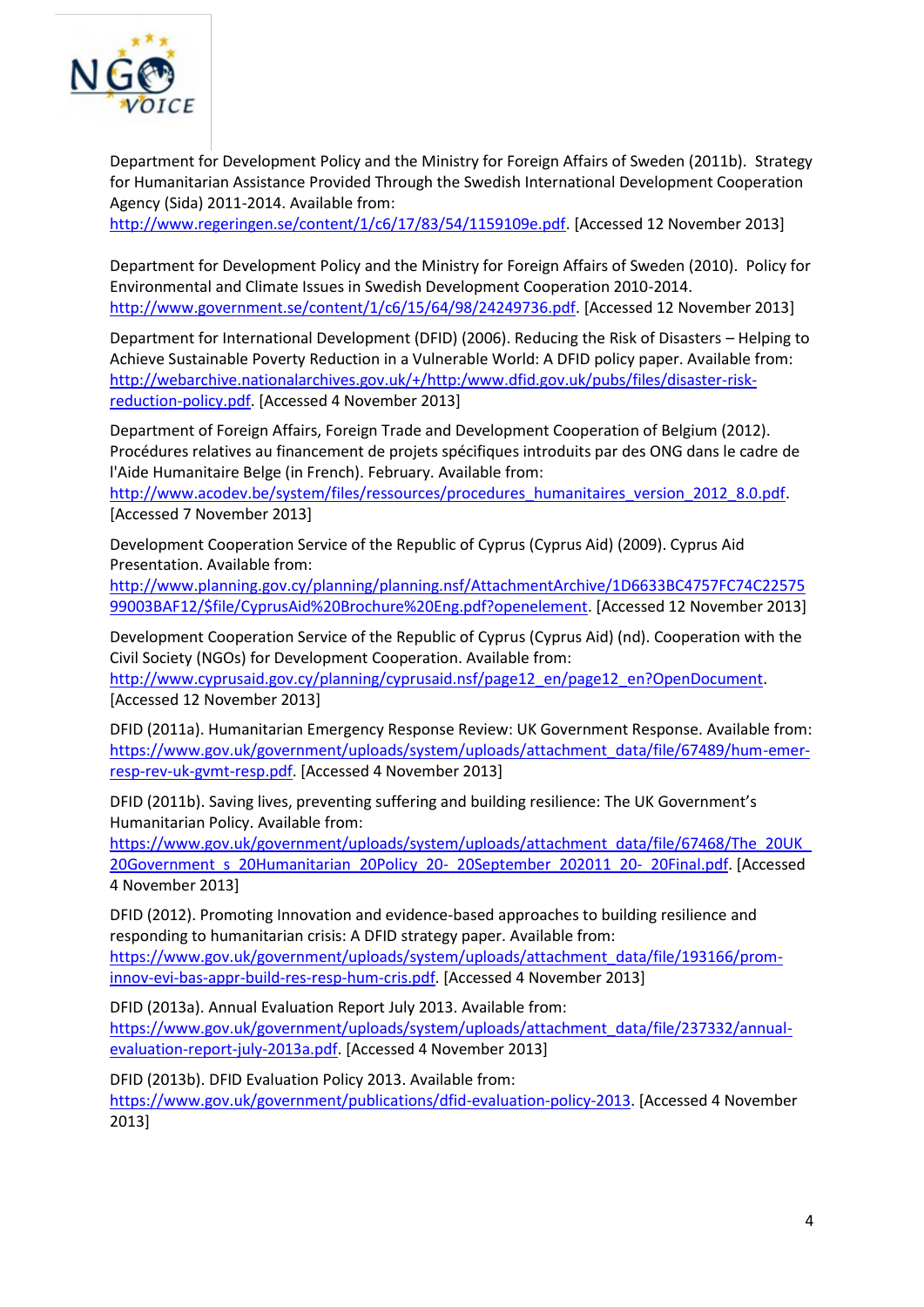

DGCS (2013b). Office in charge of Emergency (in Italian). Available from: [http://www.cooperazioneallosviluppo.esteri.it/pdgcs/italiano/DGCS/uffici/ufficioVI/intro.html.](http://www.cooperazioneallosviluppo.esteri.it/pdgcs/italiano/DGCS/uffici/ufficioVI/intro.html) [Accessed 5 November 2013]

DGCS (2013d). Multilateral interventions (in Italian). Available from: [http://www.cooperazioneallosviluppo.esteri.it/pdgcs/italiano/Interventi/Azioni/interventi.htm\[](http://www.cooperazioneallosviluppo.esteri.it/pdgcs/italiano/Interventi/Azioni/interventi.htm)Acces sed 5 November 2013]

DGCS (2013e). List of Italian NGO supported by Italian government (in Italian). Available from: [http://www.cooperazioneallosviluppo.esteri.it/pdgcs/italiano/Partner/ONG/ONG.asp.](http://www.cooperazioneallosviluppo.esteri.it/pdgcs/italiano/Partner/ONG/ONG.asp) [Accessed 5 November 2013]

DGCS (2013f). Partner NGO (in Italian). Available from:

[http://www.cooperazioneallosviluppo.esteri.it/pdgcs/italiano/Partner/ONG/intro.html.](http://www.cooperazioneallosviluppo.esteri.it/pdgcs/italiano/Partner/ONG/intro.html) [Accessed 5 November 2013]

DGCS (in Italian) (2011a). Bilateral and multilateral emergency interventions in 2011. Available from: [http://www.cooperazioneallosviluppo.esteri.it/pdgcs/Documentazione/Report/2012-07-](http://www.cooperazioneallosviluppo.esteri.it/pdgcs/Documentazione/Report/2012-07-25_Interventi_Emergenza_Bilaterale_Multibilaterale.pdf) 25 Interventi Emergenza Bilaterale Multibilaterale.pdf. [Accessed 5 November 2013]

DGCS (in Italian) (2011b). Multilateral emergency interventions in 2011. Available from: [http://www.cooperazioneallosviluppo.esteri.it/pdgcs/Documentazione/Report/2012-07-](http://www.cooperazioneallosviluppo.esteri.it/pdgcs/Documentazione/Report/2012-07-25_Interventi_emergenza_multilaterali.2011.pdf) 25 Interventi emergenza multilaterali.2011.pdf. [Accessed 5 November 2013]

DGCS (in Italian) (2012a). Bilateral and multilateral emergency interventions in 2012. Available from: [http://www.cooperazioneallosviluppo.esteri.it/pdgcs/italiano/Interventi/Pdf/Interventi%20Bilaterali](http://www.cooperazioneallosviluppo.esteri.it/pdgcs/italiano/Interventi/Pdf/Interventi%20Bilaterali%20e%20Multibilaterali%202012.pdf) [%20e%20Multibilaterali%202012.pdf.](http://www.cooperazioneallosviluppo.esteri.it/pdgcs/italiano/Interventi/Pdf/Interventi%20Bilaterali%20e%20Multibilaterali%202012.pdf) [Accessed 5 November 2013]

DGCS (in Italian) (2012b). Multilateral emergency interventions in 2012. Available from: [http://www.cooperazioneallosviluppo.esteri.it/pdgcs/italiano/Interventi/Pdf/Interventi%20Multilate](http://www.cooperazioneallosviluppo.esteri.it/pdgcs/italiano/Interventi/Pdf/Interventi%20Multilaterali%202012.pdf) [rali%202012.pdf.](http://www.cooperazioneallosviluppo.esteri.it/pdgcs/italiano/Interventi/Pdf/Interventi%20Multilaterali%202012.pdf) [Accessed 5 November 2013]

DGCS (in Italian) (2013c). Bilateral interventions. Available from: [http://www.cooperazioneallosviluppo.esteri.it/pdgcs/italiano/Interventi/Azioni/bilaterali.htm.](http://www.cooperazioneallosviluppo.esteri.it/pdgcs/italiano/Interventi/Azioni/bilaterali.htm)[Acces sed 5 November 2013]

DGDC (2011a). Annual Report 2011. Available from:

[http://diplomatie.belgium.be/en/binaries/dgd\\_annual\\_report\\_2011\\_tcm312-174615.pdf.](http://diplomatie.belgium.be/en/binaries/dgd_annual_report_2011_tcm312-174615.pdf) [Accessed 7 November 2013]

DGDC (2011b). Note de politique sur la coopération au développement multilatérale (in French). March. Available from :

[http://diplomatie.belgium.be/fr/binaries/note\\_politique\\_cooperation\\_multilaterale\\_2011\\_tcm313-](http://diplomatie.belgium.be/fr/binaries/note_politique_cooperation_multilaterale_2011_tcm313-126740.pdf) [126740.pdf.](http://diplomatie.belgium.be/fr/binaries/note_politique_cooperation_multilaterale_2011_tcm313-126740.pdf) [Accessed 7 November 2013]

DGDC (2012a). Annual Report 2012 Summary. Available from: [http://diplomatie.belgium.be/fr/binaries/summary\\_dgd\\_annual\\_report\\_2012\\_tcm313-223395.pdf.](http://diplomatie.belgium.be/fr/binaries/summary_dgd_annual_report_2012_tcm313-223395.pdf) [Accessed 7 November 2013]

DGDC (2012b). Annual Report 2012 (in French). Available from:

[http://diplomatie.belgium.be/fr/binaries/rapport\\_annuel\\_dgd\\_2012\\_tcm313-223392.pdf.](http://diplomatie.belgium.be/fr/binaries/rapport_annuel_dgd_2012_tcm313-223392.pdf) [Accessed 7 November 2013]

DGDC (2013). Note stratégique pour les situations de fragilité (in French). Available from: [http://diplomatie.belgium.be/fr/binaries/note\\_strategique\\_situations\\_de\\_fragilite\\_tcm313-](http://diplomatie.belgium.be/fr/binaries/note_strategique_situations_de_fragilite_tcm313-223149.pdf) [223149.pdf.](http://diplomatie.belgium.be/fr/binaries/note_strategique_situations_de_fragilite_tcm313-223149.pdf) [Accessed 7 November 2013]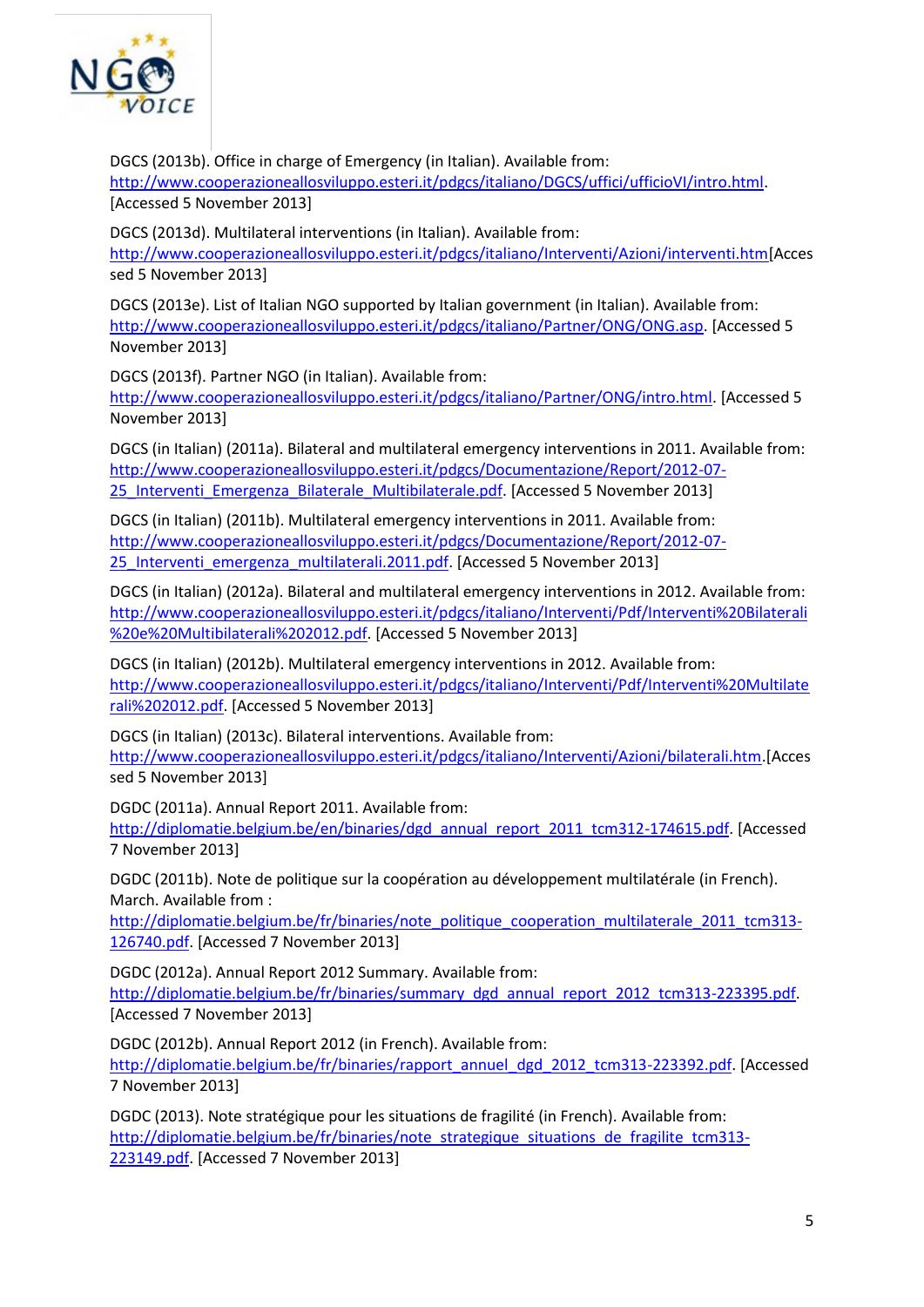

Directorate General for Development Cooperation (DGCS ) (2013a). Interventi di emergenza (in Italian). Available from:

[http://www.cooperazioneallosviluppo.esteri.it/pdgcs/italiano/Interventi/Interventi.asp.](http://www.cooperazioneallosviluppo.esteri.it/pdgcs/italiano/Interventi/Interventi.asp) [Accessed 5 November 2013]

Directorate General for International Development Cooperation (Hellenic Aid) (2013). Hellenic Aid (in Greek). Available from[: http://www.hellenicaid.gr/.](http://www.hellenicaid.gr/) [Accessed 12 November 2013]

Directorate-General for Development Cooperation (DGDC) (2010). Annual Report 2010. Available from: [http://diplomatie.belgium.be/fr/binaries/dgd\\_rapport\\_annuel\\_2010\\_tcm313-131780.pdf.](http://diplomatie.belgium.be/fr/binaries/dgd_rapport_annuel_2010_tcm313-131780.pdf) [Accessed 7 November 2013]

Elaine Attard (2010). Parliament: House Discusses Overseas Development Aid. Available from: [http://www.independent.com.mt/mobile/2010-07-13/news/parliament-house-discusses-overseas](http://www.independent.com.mt/mobile/2010-07-13/news/parliament-house-discusses-overseas-development-aid-277212/)[development-aid-277212/.](http://www.independent.com.mt/mobile/2010-07-13/news/parliament-house-discusses-overseas-development-aid-277212/) [Accessed 12 November 2013]

Estonian Ministry of Foreign Affairs (2011a). Estonian participation in international humanitarian policy. Available from: [http://www.vm.ee/?q=en/node/9850.](http://www.vm.ee/?q=en/node/9850) [Accessed 13 November 2013]

Estonian Ministry of Foreign Affairs (2011b). Strategy for Estonian Development Cooperation and Humanitarian Aid 2011–2015. Available from[: http://www.vm.ee/?q=en/taxonomy/term/55.](http://www.vm.ee/?q=en/taxonomy/term/55) [Accessed 13 November 2013]

Estonian Ministry of Foreign Affairs (2012a). Estonia as a provider of humanitarian aid. Available from: [http://www.vm.ee/?q=en/node/9849.](http://www.vm.ee/?q=en/node/9849) [Accessed 13 November 2013]

Estonian Ministry of Foreign Affairs (2012b). Estonian Humanitarian Aid Activities in 2012. Available from: [http://www.vm.ee/?q=en/node/13875.](http://www.vm.ee/?q=en/node/13875) [Accessed 13 November 2013]

Estonian Ministry of Foreign Affairs (2012c). Overview of Estonian development cooperation. Available from: [http://www.vm.ee/?q=en/node/4084.](http://www.vm.ee/?q=en/node/4084) [Accessed 13 November 2013]

Estonian Ministry of Foreign Affairs (2012d). Principles of Estonian development cooperation. Available from: [http://www.vm.ee/?q=en/node/8323.](http://www.vm.ee/?q=en/node/8323) [Accessed 13 November 2013]

Estonian Ministry of Foreign Affairs (2012e).Overview of Estonian humanitarian assistance. Available from: [http://www.vm.ee/?q=en/node/8564.](http://www.vm.ee/?q=en/node/8564) [Accessed 13 November 2013]

Estonian Ministry of Foreign Affairs (2013a). Basic legislative acts of Estonian development cooperation. Available from: [http://www.vm.ee/?q=en/node/4085.](http://www.vm.ee/?q=en/node/4085) [Accessed 13 November 2013]

Estonian Ministry of Foreign Affairs (2013b). Estonian Humanitarian Aid Activities in 2013. Available from: [http://www.vm.ee/?q=en/node/16319.](http://www.vm.ee/?q=en/node/16319) [Accessed 13 November 2013]

Estonian Ministry of Foreign Affairs (nd). Voluntary contributions to international development cooperation and humanitarian aid organizations. Available from: [http://www.vm.ee/?q=en/node/12249.](http://www.vm.ee/?q=en/node/12249) [Accessed 13 November 2013]

European Commission, EuropeAid (nd a). Hungary donor profile. Available from: [http://ec.europa.eu/europeaid/what/development](http://ec.europa.eu/europeaid/what/development-policies/financing_for_development/documents/hungary-donor-profile.pdf)[policies/financing\\_for\\_development/documents/hungary-donor-profile.pdf.](http://ec.europa.eu/europeaid/what/development-policies/financing_for_development/documents/hungary-donor-profile.pdf) [Accessed 13 November 2013]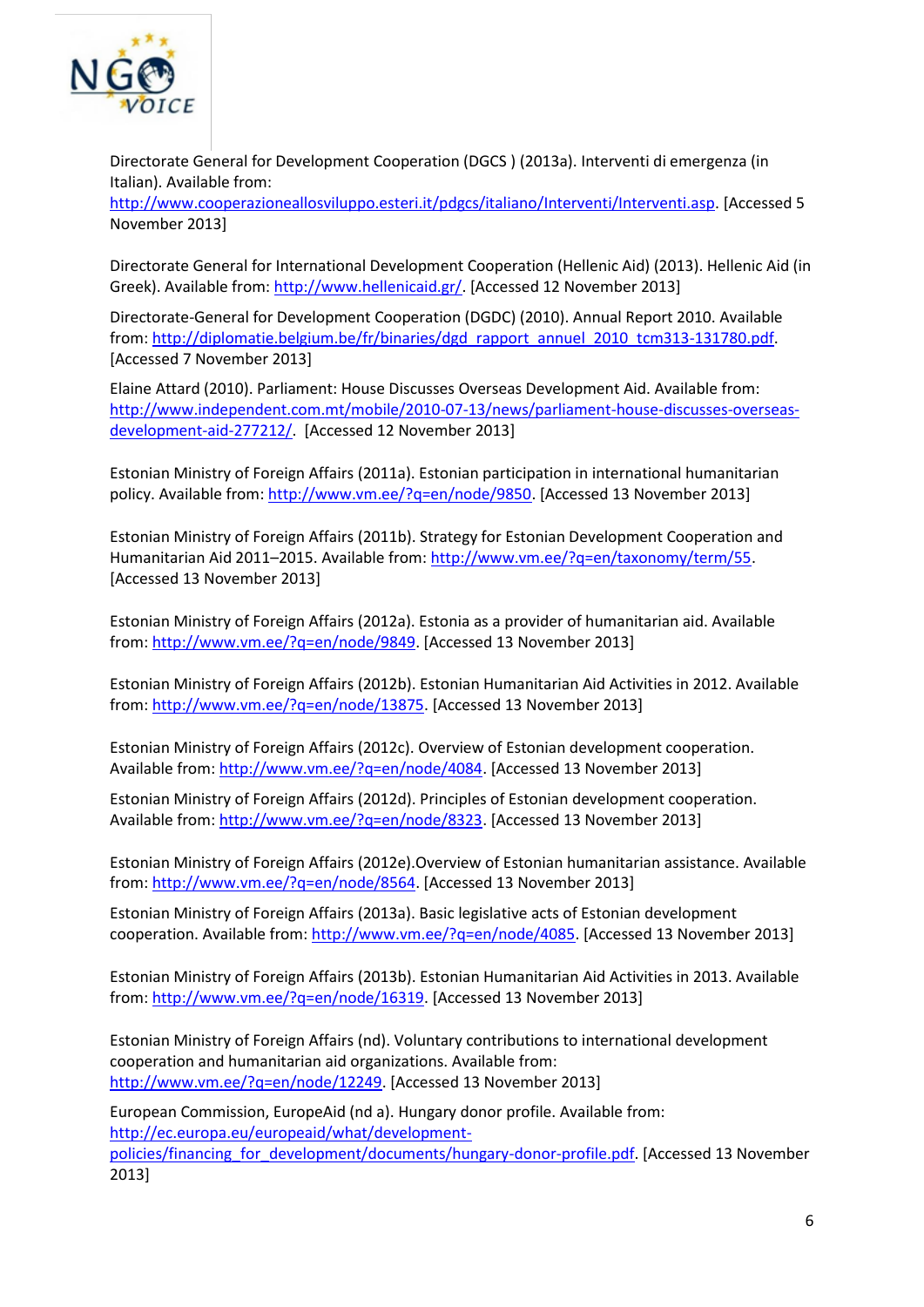

European Commission, EuropeAid (nd b). Slovak Republic. Available from: [http://ec.europa.eu/europeaid/what/development-](http://ec.europa.eu/europeaid/what/development-policies/financing_for_development/documents/slovak-republic-donor-profile.pdf)

[policies/financing\\_for\\_development/documents/slovak-republic-donor-profile.pdf.](http://ec.europa.eu/europeaid/what/development-policies/financing_for_development/documents/slovak-republic-donor-profile.pdf) [Accessed 13 November 2013]

Famagusta Gazette (2013). Cyprus ready to offer humanitarian aid in a possible Syria war Defence Minister said in Vilnius. Available from: [http://famagusta-gazette.com/cyprus-ready-to-offer](http://famagusta-gazette.com/cyprus-ready-to-offer-humanitarian-aid-in-a-possible-syria-war-defence-mini-p20491-69.htm)[humanitarian-aid-in-a-possible-syria-war-defence-mini-p20491-69.htm.](http://famagusta-gazette.com/cyprus-ready-to-offer-humanitarian-aid-in-a-possible-syria-war-defence-mini-p20491-69.htm) [Accessed 12 November 2013]

Federal Foreign Office for Humanitarian Assistance Abroad of Germany (2012). Strategy of the Federal Foreign Office for Humanitarian Assistance Abroad. July. Available from: [http://www.auswaertiges-](http://www.auswaertiges-amt.de/cae/servlet/contentblob/634144/publicationFile/177865/121115_AA-Strategie_humanitaere_hilfe.pdf)

[amt.de/cae/servlet/contentblob/634144/publicationFile/177865/121115\\_AA-](http://www.auswaertiges-amt.de/cae/servlet/contentblob/634144/publicationFile/177865/121115_AA-Strategie_humanitaere_hilfe.pdf)[Strategie\\_humanitaere\\_hilfe.pdf.](http://www.auswaertiges-amt.de/cae/servlet/contentblob/634144/publicationFile/177865/121115_AA-Strategie_humanitaere_hilfe.pdf) [Accessed 4 November 2013]

Federal Foreign Office of Germany (2000). The Twelve Basic Rules of Humanitarian Aid. Available from: [http://www.auswaertiges-](http://www.auswaertiges-amt.de/EN/Aussenpolitik/HumanitaereHilfe/Grundregeln_node.html)

[amt.de/EN/Aussenpolitik/HumanitaereHilfe/Grundregeln\\_node.html.](http://www.auswaertiges-amt.de/EN/Aussenpolitik/HumanitaereHilfe/Grundregeln_node.html) [Accessed 4 November 2013]

Federal Foreign Office of Germany (2008). Funding policy for Humanitarian Aid Projects. Available from: [http://www.goodhumanitariandonorship.org/gns/about-us/our-members/germany.aspx.](http://www.goodhumanitariandonorship.org/gns/about-us/our-members/germany.aspx) [Accessed 4 November 2013]

Federal Foreign Office of Germany (2010). The Humanitarian Aid Coordinating Committee. Available from: [http://www.auswaertiges-amt.de/EN/Aussenpolitik/HumanitaereHilfe/KoA\\_node.html.](http://www.auswaertiges-amt.de/EN/Aussenpolitik/HumanitaereHilfe/KoA_node.html) [Accessed 4 November 2013]

Federal Foreign Office of Germany (2013a). Ethical responsibility and international solidarity. Available from: [http://www.auswaertiges-](http://www.auswaertiges-amt.de/EN/Aussenpolitik/HumanitaereHilfe/Tipps_Hilfsorganisationen_node.html)

[amt.de/EN/Aussenpolitik/HumanitaereHilfe/Tipps\\_Hilfsorganisationen\\_node.html.](http://www.auswaertiges-amt.de/EN/Aussenpolitik/HumanitaereHilfe/Tipps_Hilfsorganisationen_node.html) [Accessed 4 November 2013]

Federal Foreign Office of Germany (2013b). How do we help? Available from: [http://www.auswaertiges-amt.de/EN/Aussenpolitik/HumanitaereHilfe/WieHelfenWir\\_node.html.](http://www.auswaertiges-amt.de/EN/Aussenpolitik/HumanitaereHilfe/WieHelfenWir_node.html) [Accessed 4 November 2013]

Federal Foreign Office of Germany and Federal Ministry for Economic Cooperation and Development (BMZ) (2012). Guide outlining the tasks of the Federal Foreign Office and the Federal Ministry for Economic Cooperation and Development (BMZ) in the spheres of humanitarian assistance as well as recovery and rehabilitation. Available from: [http://www.auswaertiges-](http://www.auswaertiges-amt.de/cae/servlet/contentblob/635382/publicationFile/177866/130110_Leitfaden_AA_BMZ.pdf)

[amt.de/cae/servlet/contentblob/635382/publicationFile/177866/130110\\_Leitfaden\\_AA\\_BMZ.pdf.](http://www.auswaertiges-amt.de/cae/servlet/contentblob/635382/publicationFile/177866/130110_Leitfaden_AA_BMZ.pdf) [Accessed 4 November 2013]

Federal Foreign Office of Germany and Federal Ministry for Economic Cooperation and Development (GMZ) (2011). Joint Evaluation: German Humanitarian Aid Abroad. Available from:

[http://www.auswaertiges-](http://www.auswaertiges-amt.de/cae/servlet/contentblob/610766/publicationFile/165378/Evaluierung_HH.pdf)

[amt.de/cae/servlet/contentblob/610766/publicationFile/165378/Evaluierung\\_HH.pdf.](http://www.auswaertiges-amt.de/cae/servlet/contentblob/610766/publicationFile/165378/Evaluierung_HH.pdf) [Accessed 4 November 2013]

Federal Ministry for European and International Affairs (2012). Three-Year-Programme on Austrian Development Policy 2013-2015. Available from:

[http://www.entwicklung.at/uploads/media/ThreeYearProgramme\\_13-15\\_02.pdf.](http://www.entwicklung.at/uploads/media/ThreeYearProgramme_13-15_02.pdf) [Accessed 12 November 2013]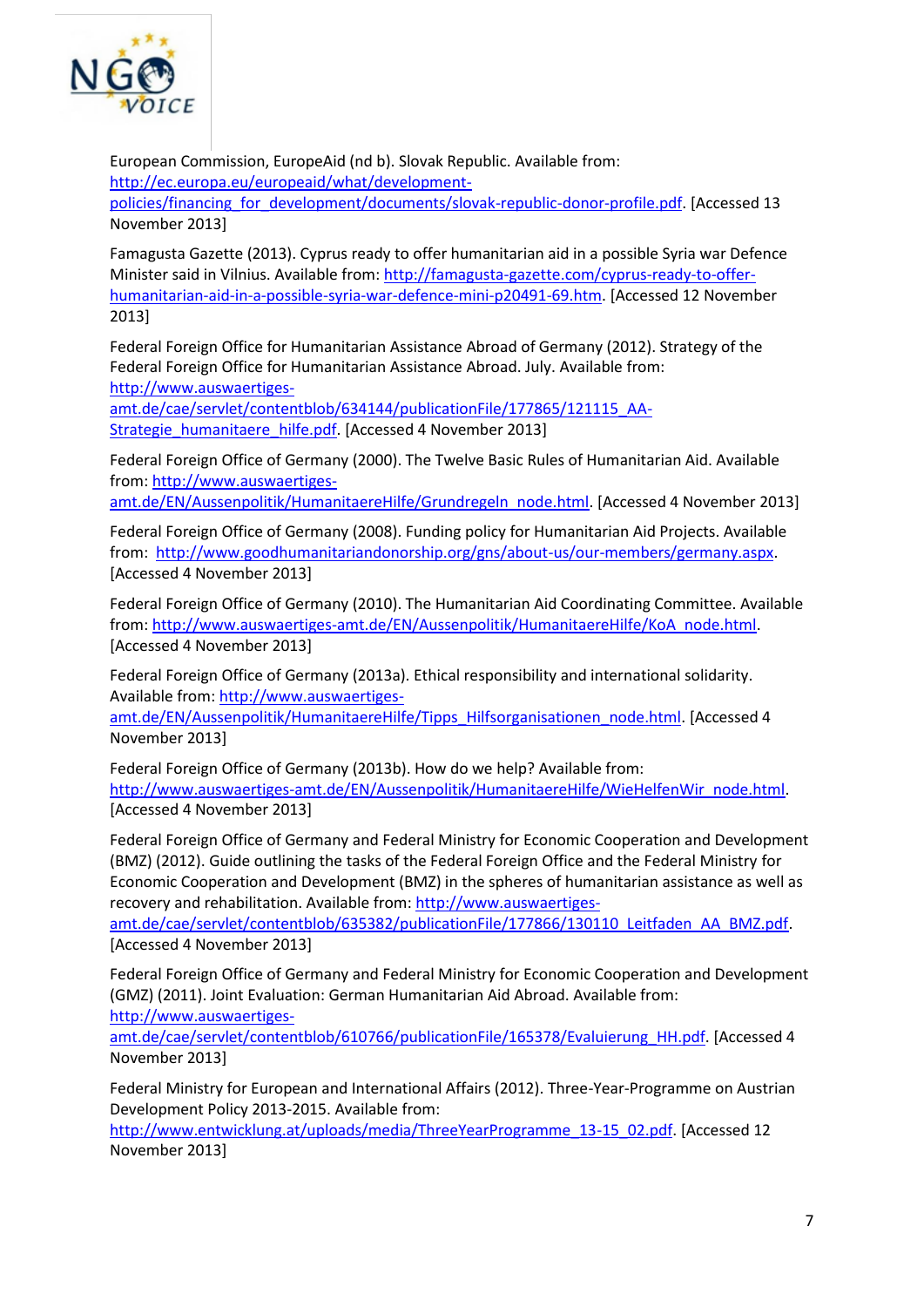

Fereral Foreign Office of Germany (2012). EU's Humanitarian aid. Available from: [http://www.auswaertiges-amt.de/EN/Europa/Aussenpolitik/HumanitaereHilfe\\_node.html.](http://www.auswaertiges-amt.de/EN/Europa/Aussenpolitik/HumanitaereHilfe_node.html) [Accessed 12 November 2013]

Fereral Foreign Office of Germany (2013). Humanitarian disaster risk reduction. Available from: [http://www.auswaertiges-](http://www.auswaertiges-amt.de/EN/Aussenpolitik/HumanitaereHilfe/130412_HuHi_Preparedness_node.html)

[amt.de/EN/Aussenpolitik/HumanitaereHilfe/130412\\_HuHi\\_Preparedness\\_node.html.](http://www.auswaertiges-amt.de/EN/Aussenpolitik/HumanitaereHilfe/130412_HuHi_Preparedness_node.html) [Accessed 4 November 2013]

Global Humanitarian Assistance (GHA) (2013). GHA Reports. Available from: <http://www.globalhumanitarianassistance.org/reports>**.** [Accessed 13 November 2013]

Good Humanitarian Donorship (GHD) initiative (2013a). GHD Annual Progress Report 2012-2013. Available from:

[www.goodhumanitariandonorship.org/Libraries/Annual\\_Reports/GHD\\_Annual\\_Report\\_2012\\_-](http://www.goodhumanitariandonorship.org/Libraries/Annual_Reports/GHD_Annual_Report_2012_-_2013.sflb.ashx?download=true) [\\_2013.sflb.ashx?download=true.](http://www.goodhumanitariandonorship.org/Libraries/Annual_Reports/GHD_Annual_Report_2012_-_2013.sflb.ashx?download=true) [Accessed 12 November 2013]

Good Humanitarian Donorship (GHD) initiative (2013b). Our members: Luxembourg. Available from: [http://www.goodhumanitariandonorship.org/gns/about-us/our-members/luxembourg.aspx.](http://www.goodhumanitariandonorship.org/gns/about-us/our-members/luxembourg.aspx) [Accessed 12 November 2013]

Good Humanitarian Donorship (GHD) initiative (2013c). Our members: Latvia. Available from: [http://www.goodhumanitariandonorship.org/gns/about-us/our-members/latvia.aspx.](http://www.goodhumanitariandonorship.org/gns/about-us/our-members/latvia.aspx) [Accessed 13 November 2013]

Good Humanitarian Donorship (GHD) initiative (2013d). Our members: Hungary. Available from: [http://www.goodhumanitariandonorship.org/gns/about-us/our-members/hungary.aspx.](http://www.goodhumanitariandonorship.org/gns/about-us/our-members/hungary.aspx) [Accessed 13 November 2013]

Good Humanitarian Donorship (GHD) initiative (2013e). Our members: Estonia. Available from: [http://www.goodhumanitariandonorship.org/gns/about-us/our-members/estonia.aspx.](http://www.goodhumanitariandonorship.org/gns/about-us/our-members/estonia.aspx) [Accessed 13 November 2013]

Government of Belgium (2011). Draft Version of the Strategy for Humanitarian Aid.

Government of Luxembourg (2009). Government Programme 2009-2014 (in French). [http://www.gouvernement.lu/gouvernement/programme-2009/programme-2009/programme](http://www.gouvernement.lu/gouvernement/programme-2009/programme-2009/programme-gouvernemental-2009.pdf)[gouvernemental-2009.pdf.](http://www.gouvernement.lu/gouvernement/programme-2009/programme-2009/programme-gouvernemental-2009.pdf) [Accessed 12 November 2013]

Government of United Kingdom (2002). International Development Act. Available from: [http://www.legislation.gov.uk/ukpga/2002/1/contents.](http://www.legislation.gov.uk/ukpga/2002/1/contents) [Accessed 4 November 2013]

Government of United Kingdom (2013). DFID. Review of the Balance of Competences between the United Kingdom and the European Union Development Cooperation and Humanitarian Aid Report. Available from:

https://www.gov.uk/government/uploads/system/uploads/attachment\_data/file/227443/2901085 [EU-Development\\_acc.pdf.](https://www.gov.uk/government/uploads/system/uploads/attachment_data/file/227443/2901085_EU-Development_acc.pdf) [Accessed 4 November 2013]

Gruppo di Lavoro DGCS-ONG (in Italian) (2012). Linee Guida per l'aiuto umanitario, Good Humanitarian Donorship Initiative, Principles and Good Practice of Humanitarian Donorship (2012- 2015). Directorate General for Development Cooperation (DGCS). Available from**:**  [http://www.cooperazioneallosviluppo.esteri.it/pdgcs/Documentazione/NormativaItaliana/2013\\_07\\_](http://www.cooperazioneallosviluppo.esteri.it/pdgcs/Documentazione/NormativaItaliana/2013_07_23_LineeGuida_InterventoUmanitario.pdf) [23\\_LineeGuida\\_InterventoUmanitario.pdf](http://www.cooperazioneallosviluppo.esteri.it/pdgcs/Documentazione/NormativaItaliana/2013_07_23_LineeGuida_InterventoUmanitario.pdf)**.** [Accessed 5 November 2013]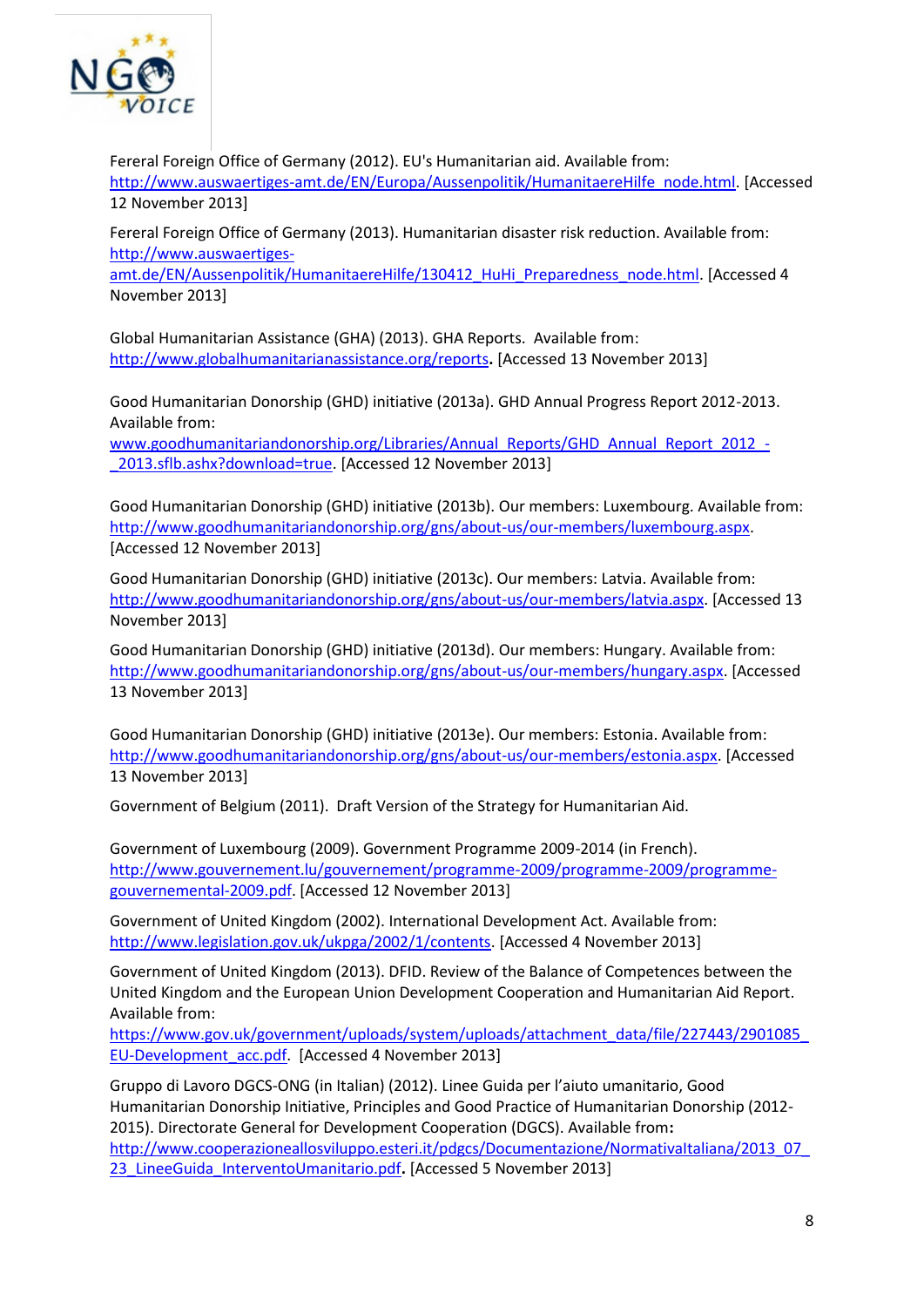

[http://www.oecd.org/dac/peer-reviews/SpainPR.pdf.](http://www.oecd.org/dac/peer-reviews/SpainPR.pdf) [Accessed 6 November 2013]

Humanitarian Congress (2013). Official Austrian Humanitarian Aid: Under-funded and overbureaucratic. Available from: [http://www.humanitaerer-kongress.at/wp](http://www.humanitaerer-kongress.at/wp-content/uploads/Factsheet_English.pdf)[content/uploads/Factsheet\\_English.pdf.](http://www.humanitaerer-kongress.at/wp-content/uploads/Factsheet_English.pdf) [Accessed 12 November 2013]

Hungarian Association for NGOs for Development and Humanitarian Aid (HAND) (2012). International Development Strategy of Hungary on its way. Available from: [http://hand.org.hu/en/news/international\\_development\\_strategy\\_of\\_hungary\\_on\\_its\\_way.](http://hand.org.hu/en/news/international_development_strategy_of_hungary_on_its_way)

Independent Commission for Aid Impact (ICAI). Available from: *www.*[icai.independent.gov.uk](http://www.icai.independent.gov.uk/)*.* 

Irish Aid (2009). Humanitarian Relief Policy. Available from: [http://www.irishaid.gov.ie/media/irishaid/allwebsitemedia/20newsandpublications/publicationpdfs](http://www.irishaid.gov.ie/media/irishaid/allwebsitemedia/20newsandpublications/publicationpdfsenglish/humanitarian-relief-policy1.pdf) [english/humanitarian-relief-policy1.pdf.](http://www.irishaid.gov.ie/media/irishaid/allwebsitemedia/20newsandpublications/publicationpdfsenglish/humanitarian-relief-policy1.pdf) [Accessed 7 November 2013]

Irish Aid (2011). Irish Aid Annual Report 2011, Accountable to People, Accounting for Aid. Available from:

[http://www.dci.gov.ie/media/irishaid/allwebsitemedia/20newsandpublications/publicationpdfsengli](http://www.dci.gov.ie/media/irishaid/allwebsitemedia/20newsandpublications/publicationpdfsenglish/2011-irish-aid-annual-report.pdf) [sh/2011-irish-aid-annual-report.pdf.](http://www.dci.gov.ie/media/irishaid/allwebsitemedia/20newsandpublications/publicationpdfsenglish/2011-irish-aid-annual-report.pdf) [Accessed 7 November 2013]

Irish Aid (2013). Reducing Hunger, Strengthening Resilience: Irish Aid Annual Report 2012. Available from: [http://www.dci.gov.ie/news-](http://www.dci.gov.ie/news-publications/publications/publicationsarchive/2013/september/annualreport2012/)

[publications/publications/publicationsarchive/2013/september/annualreport2012/.](http://www.dci.gov.ie/news-publications/publications/publicationsarchive/2013/september/annualreport2012/) [Accessed 7 November 2013]

Irish Aid (nd a). Ensuring a more effective response. Available from: [http://www.irishaid.gov.ie/what](http://www.irishaid.gov.ie/what-we-do/responding-to-emergencies/ensuring-a-more-effective-response/)[we-do/responding-to-emergencies/ensuring-a-more-effective-response/.](http://www.irishaid.gov.ie/what-we-do/responding-to-emergencies/ensuring-a-more-effective-response/) [Accessed 7 November 2013]

Irish Aid (nd b). Our partners. Available from[: http://www.dci.gov.ie/what-we-do/responding-to](http://www.dci.gov.ie/what-we-do/responding-to-emergencies/our-approach-to-crises/our-partners/)[emergencies/our-approach-to-crises/our-partners/.](http://www.dci.gov.ie/what-we-do/responding-to-emergencies/our-approach-to-crises/our-partners/) [Accessed 7 November 2013]

Jean-Pascal Labille (2013). Discours du Ministre Labille à l'occasion des Journées de contact DGD (in French). Directorate-General for Development Cooperation (DGDC). Available from: [http://diplomatie.belgium.be/fr/Newsroom/actualites/communiques\\_de\\_presse/cooperation/2013/](http://diplomatie.belgium.be/fr/Newsroom/actualites/communiques_de_presse/cooperation/2013/05/ni_030513_speech_labille.jsp) [05/ni\\_030513\\_speech\\_labille.jsp.](http://diplomatie.belgium.be/fr/Newsroom/actualites/communiques_de_presse/cooperation/2013/05/ni_030513_speech_labille.jsp) [Accessed 7 November 2013]

Kalweit, Dominik for KOPIN & SKOP (2010). Maltese NGOs, Local Councils & International Development Cooperation. Available from:

[http://www.trialog.or.at/images/doku/maltese\\_ngos\\_lcs\\_\\_int%27l\\_dev\\_coop\\_medevnet](http://www.trialog.or.at/images/doku/maltese_ngos_lcs__int%27l_dev_coop_medevnet-publication_final.pdf)[publication\\_final.pdf.](http://www.trialog.or.at/images/doku/maltese_ngos_lcs__int%27l_dev_coop_medevnet-publication_final.pdf) [Accessed 12 November 2013]

Lithuanian Development Cooperation (2007). Lithuanian Development Cooperation Policy 2012. Available from:

[http://www.orangeprojects.lt/site/files/pdf/Lithuanian\\_development\\_policy\\_2007.pdf.](http://www.orangeprojects.lt/site/files/pdf/Lithuanian_development_policy_2007.pdf) [Accessed 13 November 2013]

[Lithuanian Development Cooperation \(2011\)](http://www.orangeprojects.lt/site/newfiles/files/Lietuvos_vystomasis_bendradarbiavimas_2011_EN.pdf). Projects: [Lithuanian Development Cooperation 2011.](http://www.orangeprojects.lt/site/newfiles/files/Lietuvos_vystomasis_bendradarbiavimas_2011_EN.pdf) [http://www.orangeprojects.lt/site/?page=11&sub=601.](http://www.orangeprojects.lt/site/?page=11&sub=601) [Accessed 13 November 2013]

Lithuanian Development Cooperation (2012). Lithuanian Development Cooperation in 2012. Available from: [http://www.orangeprojects.lt/site/newfiles/files/LVB\\_2012\\_EN.pdf.](http://www.orangeprojects.lt/site/newfiles/files/LVB_2012_EN.pdf) [Accessed 13 November 2013]

[Lithuanian Development Cooperation \(nd\)](http://www.orangeprojects.lt/site/newfiles/files/Lietuvos_vystomasis_bendradarbiavimas_2011_EN.pdf). Humanitarian aid provided by Lithuania. Available from: [http://www.orangeprojects.lt/site/?page=10#c.](http://www.orangeprojects.lt/site/?page=10#c) [Accessed 13 November 2013]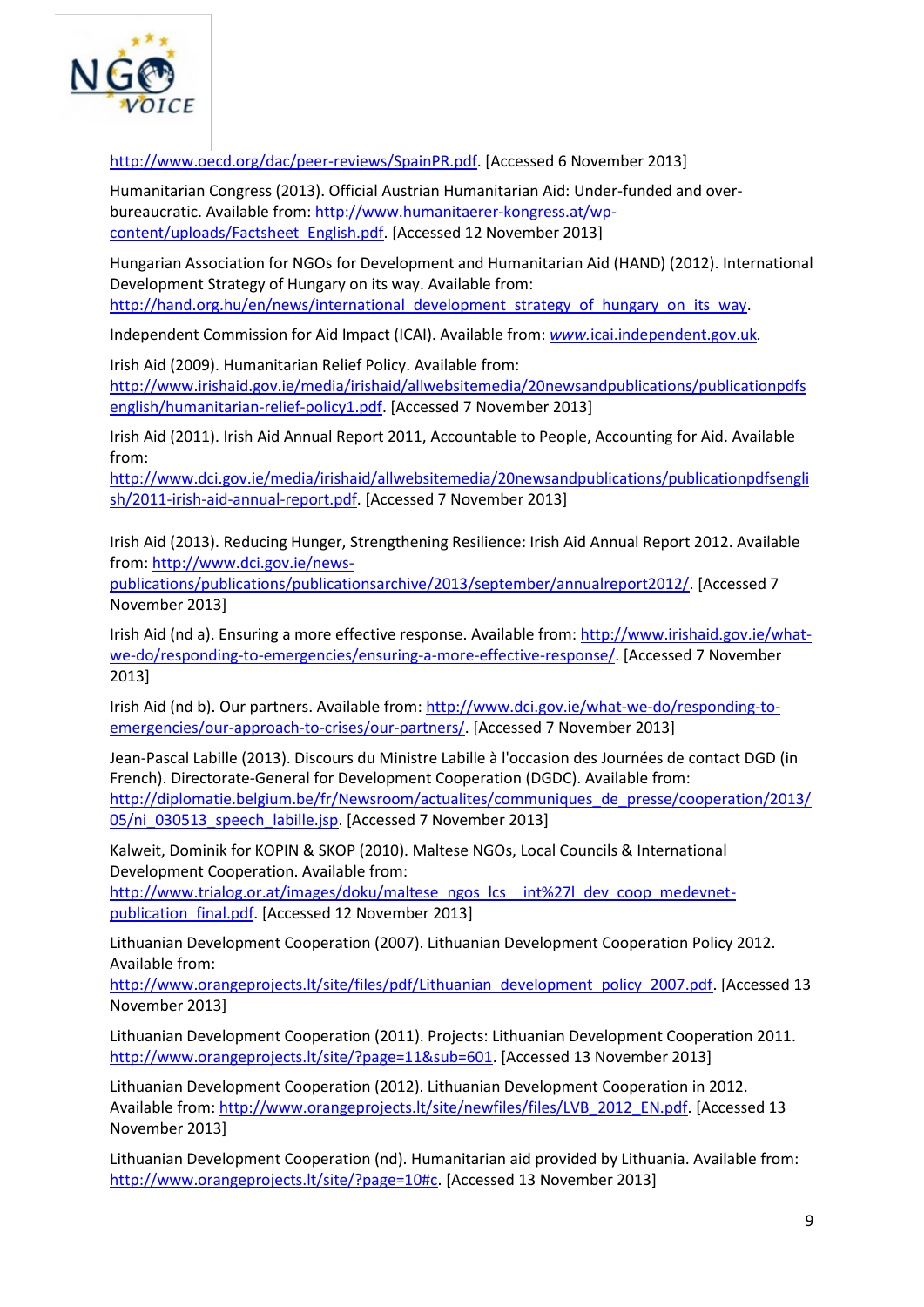

Lord Paddy Ashdown, Ross Mountain et al. (2011). Humanitarian Emergency Response Review. Available from:

[https://www.gov.uk/government/uploads/system/uploads/attachment\\_data/file/67579/HERR.pdf.](https://www.gov.uk/government/uploads/system/uploads/attachment_data/file/67579/HERR.pdf) [Accessed 4 November 2013]

Luxembourg (2012a). Decree 22 June 2012 (framework agreement with development NGOs) (in French). Available from: [http://www.legilux.public.lu/leg/a/archives/2012/0134/a134.pdf.](http://www.legilux.public.lu/leg/a/archives/2012/0134/a134.pdf) . [Accessed 12 November 2013]

Luxembourg (2012b). Decree 7 August 2012 (finance and audit of programmes and projects presented by development NGOs). Available from: [http://www.legilux.public.lu/leg/a/archives/2012/0183/a183.pdf.](http://www.legilux.public.lu/leg/a/archives/2012/0183/a183.pdf) [Accessed 12 November 2013]

Luxembourg (2012c). Decree 7 August 2012 (Interministerial Committee for Development Cooperation). Available from[: http://www.legilux.public.lu/leg/a/archives/2012/0183/a183.pdf.](http://www.legilux.public.lu/leg/a/archives/2012/0183/a183.pdf) [Accessed 12 November 2013]

Luxembourg (2012d). Development Cooperation Law and Humanitarian Action (in French). Available from: [http://www.legilux.public.lu/leg/a/archives/2012/0111/a111.pdf.](http://www.legilux.public.lu/leg/a/archives/2012/0111/a111.pdf) [Accessed 12 November 2013]

Ministry for Foreign Affairs of Finland (2007). NGO Development Cooperation Guidelines. Available from: [http://formin-](http://formin-origin.finland.fi/public/default.aspx?contentid=85404&nodeid=15457&contentlan=2&culture=en-US)

[origin.finland.fi/public/default.aspx?contentid=85404&nodeid=15457&contentlan=2&culture=en-US.](http://formin-origin.finland.fi/public/default.aspx?contentid=85404&nodeid=15457&contentlan=2&culture=en-US) [Accessed 12 November 2013]

Ministry for Foreign Affairs of Finland (2012a). Finland's Humanitarian Policy. October. Available from: [http://formin-](http://formin-origin.finland.fi/public/default.aspx?contentid=101288&nodeid=15457&contentlan=2&culture=en-US)

[origin.finland.fi/public/default.aspx?contentid=101288&nodeid=15457&contentlan=2&culture=en-](http://formin-origin.finland.fi/public/default.aspx?contentid=101288&nodeid=15457&contentlan=2&culture=en-US)[US.](http://formin-origin.finland.fi/public/default.aspx?contentid=101288&nodeid=15457&contentlan=2&culture=en-US) [Accessed 12 November 2013]

Ministry for Foreign Affairs of Finland (2012b). Finland's Development Policy Programme 2012. Available from: [http://formin-](http://formin-origin.finland.fi/public/default.aspx?contentid=251855&nodeid=15457&contentlan=2&culture=en-US)

[origin.finland.fi/public/default.aspx?contentid=251855&nodeid=15457&contentlan=2&culture=en-](http://formin-origin.finland.fi/public/default.aspx?contentid=251855&nodeid=15457&contentlan=2&culture=en-US)[US.](http://formin-origin.finland.fi/public/default.aspx?contentid=251855&nodeid=15457&contentlan=2&culture=en-US) [Accessed 12 November 2013]

Ministry for Foreign Affairs of Finland (2012c). Finnish Security and Defence Policy. Available from: [http://formin-origin.finland.fi/public/default.aspx?nodeid=32280&contentlan=2&culture=en-US.](http://formin-origin.finland.fi/public/default.aspx?nodeid=32280&contentlan=2&culture=en-US) [Accessed 12 November 2013]

Ministry for Foreign Affairs of Finland (2012d). "Women, Peace and Security" – Finlands's National Action Plan 2012–2016. Available from:

[http://formin.finland.fi/public/default.aspx?contentid=250834&nodeid=15145&contentlan=2&cultur](http://formin.finland.fi/public/default.aspx?contentid=250834&nodeid=15145&contentlan=2&culture=en-US) [e=en-US.](http://formin.finland.fi/public/default.aspx?contentid=250834&nodeid=15145&contentlan=2&culture=en-US) [Accessed 12 November 2013]

Ministry for Foreign Affairs of Finland (2012e). INGO Policy of the Ministry for Foreign Affairs of Finland. Available from:

[http://formin.finland.fi/public/default.aspx?nodeid=15442&contentlan=2&culture=en-US.](http://formin.finland.fi/public/default.aspx?nodeid=15442&contentlan=2&culture=en-US) [Accessed 12 November 2013]

Ministry for Foreign Affairs of Finland (2013a). Reporting instructions for international nongovernmental organizations. Available from: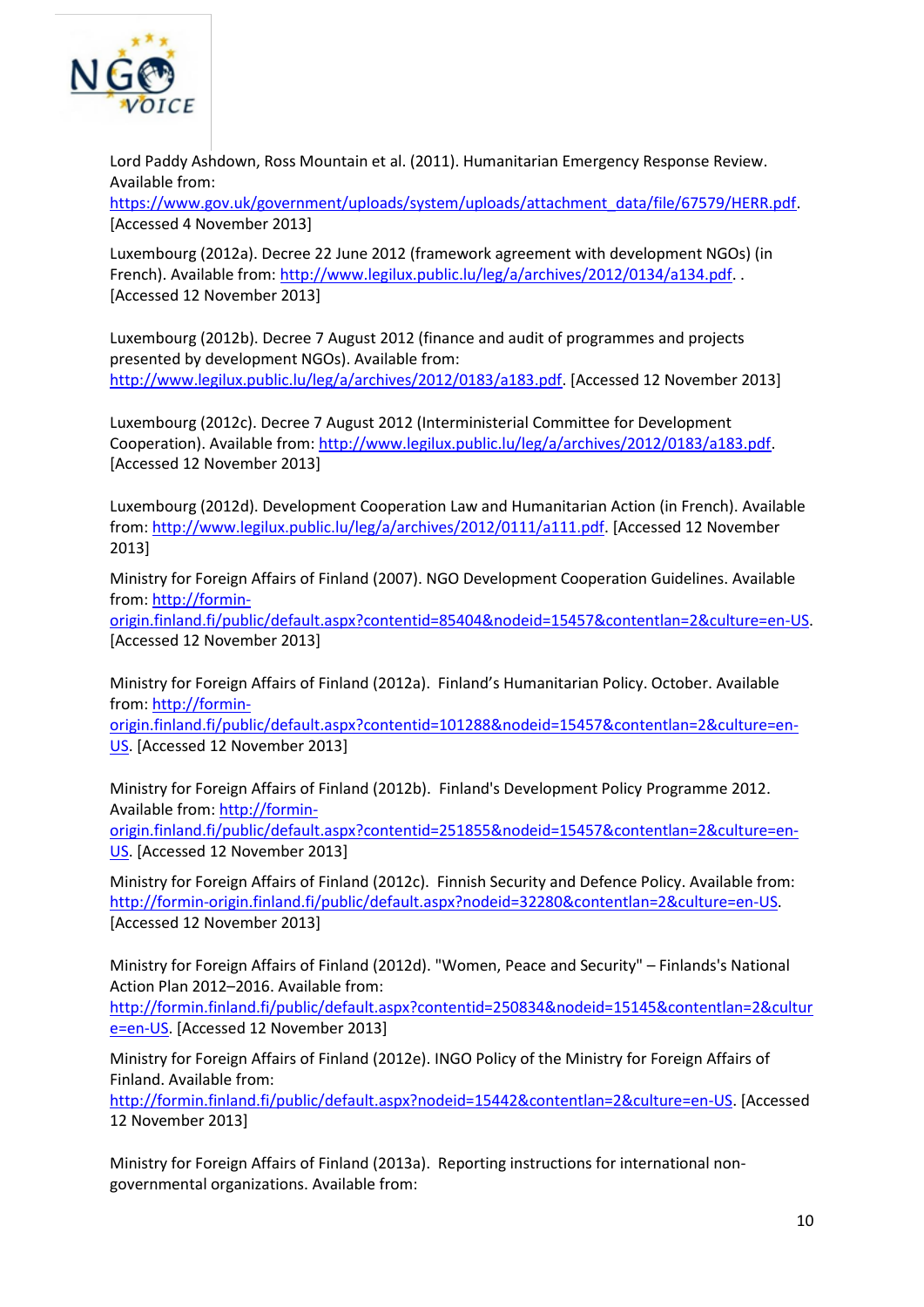

[http://formin.finland.fi/public/default.aspx?nodeid=15442&contentlan=2&culture=en-US.](http://formin.finland.fi/public/default.aspx?nodeid=15442&contentlan=2&culture=en-US) [Accessed 12 November 2013]

Ministry for Foreign Affairs of Finland (2013b). Support for International Non-governmental Organizations (INGOs). Available from: [http://formin.finland.fi/public/default.aspx?nodeid=15442&contentlan=2&culture=en-US.](http://formin.finland.fi/public/default.aspx?nodeid=15442&contentlan=2&culture=en-US) [Accessed 12 November 2013]

Ministry for Foreign Affairs of Sweden (2013). Sweden's humanitarian aid in 2013. Press Release. Available from: [http://www.government.se/sb/d/17511/a/216685.](http://www.government.se/sb/d/17511/a/216685) [Accessed 12 November 2013]

Ministry of Foreign Affairs (MFA) of the Republic of Hungary (nd). International Development Policy, Hungary – a New EU Donor Country. Available from: [http://www.mfa.gov.hu/NR/rdonlyres/933C1461-8F65-403A-B841-](http://www.mfa.gov.hu/NR/rdonlyres/933C1461-8F65-403A-B841-B0A37C755BF4/0/061206_newdonor.pdf) [B0A37C755BF4/0/061206\\_newdonor.pdf.](http://www.mfa.gov.hu/NR/rdonlyres/933C1461-8F65-403A-B841-B0A37C755BF4/0/061206_newdonor.pdf) [Accessed 13 November 2013]

Ministry of Foreign Affairs of Denmark, DANIDA (2010). Strategy for Danish humanitarian action 2010-2015. Available from:

[http://drc.dk/fileadmin/uploads/pdf/IA\\_PDF/relief\\_work/emergency\\_roster/StrategyforDanishHuma](http://drc.dk/fileadmin/uploads/pdf/IA_PDF/relief_work/emergency_roster/StrategyforDanishHumanitarianAction2010-15.pdf) [nitarianAction2010-15.pdf.](http://drc.dk/fileadmin/uploads/pdf/IA_PDF/relief_work/emergency_roster/StrategyforDanishHumanitarianAction2010-15.pdf) [Accessed 5 November 2013]

Ministry of Foreign Affairs of France (in French) (2012a). Cartes des actions humanitaires menées par le Centre de crise. Available from: [http://www.diplomatie.gouv.fr/fr/politique-etrangere-de-la](http://www.diplomatie.gouv.fr/fr/politique-etrangere-de-la-france/action-humanitaire-d-urgence/colonne-droite-1680/pour-en-savoir-plus-22091/article/cartes-des-actions-humanitaires)[france/action-humanitaire-d-urgence/colonne-droite-1680/pour-en-savoir-plus-22091/article/cartes](http://www.diplomatie.gouv.fr/fr/politique-etrangere-de-la-france/action-humanitaire-d-urgence/colonne-droite-1680/pour-en-savoir-plus-22091/article/cartes-des-actions-humanitaires)[des-actions-humanitaires.](http://www.diplomatie.gouv.fr/fr/politique-etrangere-de-la-france/action-humanitaire-d-urgence/colonne-droite-1680/pour-en-savoir-plus-22091/article/cartes-des-actions-humanitaires) [Accessed 4 November 2013]

Ministry of Foreign Affairs of France (in French) (2012b). La stratégie humanitaire de la France pour 2012-2017. July. Available from[: http://www.diplomatie.gouv.fr/fr/politique-etrangere-de-la](http://www.diplomatie.gouv.fr/fr/politique-etrangere-de-la-france/action-humanitaire-d-urgence/colonne-droite-1680/pour-en-savoir-plus-22091/article/la-strategie-humanitaire-de-la)[france/action-humanitaire-d-urgence/colonne-droite-1680/pour-en-savoir-plus-22091/article/la](http://www.diplomatie.gouv.fr/fr/politique-etrangere-de-la-france/action-humanitaire-d-urgence/colonne-droite-1680/pour-en-savoir-plus-22091/article/la-strategie-humanitaire-de-la)[strategie-humanitaire-de-la](http://www.diplomatie.gouv.fr/fr/politique-etrangere-de-la-france/action-humanitaire-d-urgence/colonne-droite-1680/pour-en-savoir-plus-22091/article/la-strategie-humanitaire-de-la) [Accessed 4 November 2013]

Ministry of Foreign Affairs of France (in French) (2013c). Centre de Crise. Available from : [http://www.diplomatie.gouv.fr/fr/IMG/pdf/MAE-Centre\\_de\\_Crise-pour\\_BAT-26-](http://www.diplomatie.gouv.fr/fr/IMG/pdf/MAE-Centre_de_Crise-pour_BAT-26-02013_cle0dcc11.pdf) 02013 cle0dcc11.pdf. [Accessed 4 November 2013]

Ministry of Foreign Affairs of France (in French) (2013d). Infographie : l'aide alimentaire française en 2012. Available from: [http://www.diplomatie.gouv.fr/fr/politique-etrangere-de-la-france/securite](http://www.diplomatie.gouv.fr/fr/politique-etrangere-de-la-france/securite-alimentaire-mondiale-et/crises-alimentaires-et/aide-alimentaire-de-la-france/article/infographie-l-aide-alimentaire)[alimentaire-mondiale-et/crises-alimentaires-et/aide-alimentaire-de-la-france/article/infographie-l](http://www.diplomatie.gouv.fr/fr/politique-etrangere-de-la-france/securite-alimentaire-mondiale-et/crises-alimentaires-et/aide-alimentaire-de-la-france/article/infographie-l-aide-alimentaire)[aide-alimentaire.](http://www.diplomatie.gouv.fr/fr/politique-etrangere-de-la-france/securite-alimentaire-mondiale-et/crises-alimentaires-et/aide-alimentaire-de-la-france/article/infographie-l-aide-alimentaire) [Accessed 4 November 2013]

Ministry of Foreign Affairs of France (in French) (2013e). L'action humanitaire et le DIH. Available from: [http://www.diplomatie.gouv.fr/fr/politique-etrangere-de-la-france/action-humanitaire-d](http://www.diplomatie.gouv.fr/fr/politique-etrangere-de-la-france/action-humanitaire-d-urgence/l-action-humanitaire-et-le-droit/)[urgence/l-action-humanitaire-et-le-droit/](http://www.diplomatie.gouv.fr/fr/politique-etrangere-de-la-france/action-humanitaire-d-urgence/l-action-humanitaire-et-le-droit/) [Accessed 4 November 2013]

Ministry of Foreign Affairs of France (in French) (2013f). Les Organisations de Solidarité Internationale (OSI) humanitaires. Available from [: http://www.diplomatie.gouv.fr/fr/politique](http://www.diplomatie.gouv.fr/fr/politique-etrangere-de-la-france/action-humanitaire-d-urgence/les-acteurs-humanitaires-francais/les-organisations-de-solidarite/)[etrangere-de-la-france/action-humanitaire-d-urgence/les-acteurs-humanitaires-francais/les](http://www.diplomatie.gouv.fr/fr/politique-etrangere-de-la-france/action-humanitaire-d-urgence/les-acteurs-humanitaires-francais/les-organisations-de-solidarite/)[organisations-de-solidarite/](http://www.diplomatie.gouv.fr/fr/politique-etrangere-de-la-france/action-humanitaire-d-urgence/les-acteurs-humanitaires-francais/les-organisations-de-solidarite/) [Accessed 4 November 2013]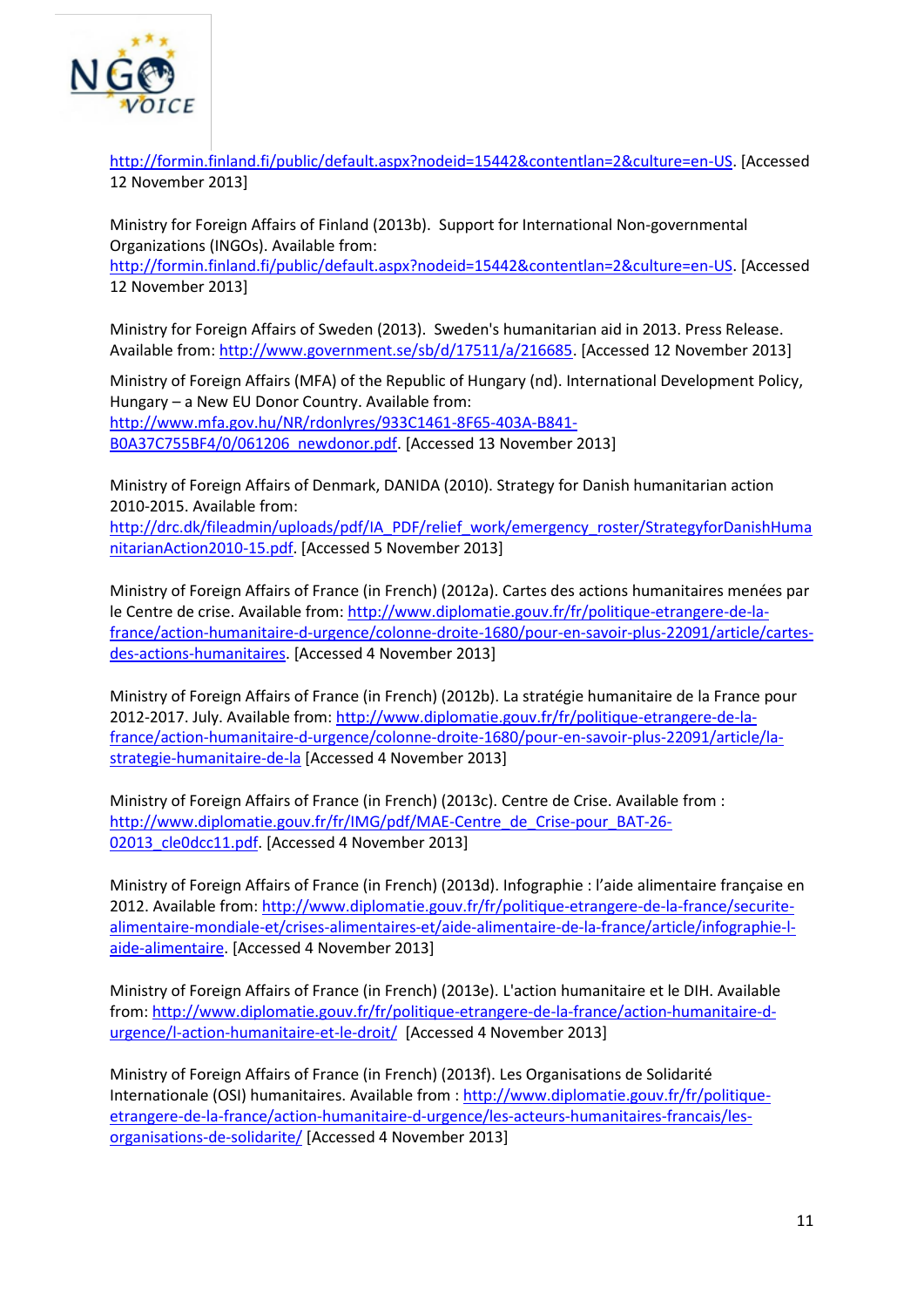

Ministry of Foreign Affairs of France (in French) (2013g). Un engagement constant dans la construction d'une aide humanitaire européenne. Available from: [http://www.diplomatie.gouv.fr/fr/politique-etrangere-de-la-france/action-humanitaire-d](http://www.diplomatie.gouv.fr/fr/politique-etrangere-de-la-france/action-humanitaire-d-urgence/le-cadre-europeen-et-international/article/un-engagement-constant-dans-la)[urgence/le-cadre-europeen-et-international/article/un-engagement-constant-dans-la.](http://www.diplomatie.gouv.fr/fr/politique-etrangere-de-la-france/action-humanitaire-d-urgence/le-cadre-europeen-et-international/article/un-engagement-constant-dans-la) [Accessed 4 November 2013]

Ministry of Foreign Affairs of France (in French) (2013h). Une réponse à l'urgence humanitaire qui s'inscrit dans le dispositif des Nations unies. Available from : [http://www.diplomatie.gouv.fr/fr/politique-etrangere-de-la-france/action-humanitaire-d](http://www.diplomatie.gouv.fr/fr/politique-etrangere-de-la-france/action-humanitaire-d-urgence/le-cadre-europeen-et-international/article/une-reponse-a-l-urgence)[urgence/le-cadre-europeen-et-international/article/une-reponse-a-l-urgence.](http://www.diplomatie.gouv.fr/fr/politique-etrangere-de-la-france/action-humanitaire-d-urgence/le-cadre-europeen-et-international/article/une-reponse-a-l-urgence) [Accessed 4 November 2013]

Ministry of Foreign Affairs of Greece (2011). 3<sup>rd</sup> Peer Review of Greece, Memorandum. February. Available from: [http://www.hellenicaid.gr/images/stories/docs/diethnes\\_plaisio/10](http://www.hellenicaid.gr/images/stories/docs/diethnes_plaisio/10-greece_memorandum2011.pdf) [greece\\_memorandum2011.pdf.](http://www.hellenicaid.gr/images/stories/docs/diethnes_plaisio/10-greece_memorandum2011.pdf) [Accessed 12 November 2013]

Ministry of Foreign Affairs of Greece (2013). Responsibility to Protect. Available from: [http://www.mfa.gr/en/foreign-policy/global-issues/responsibility-to-protect.html.](http://www.mfa.gr/en/foreign-policy/global-issues/responsibility-to-protect.html) [Accessed 12 November 2013]

Ministry of Foreign Affairs of Hungary (2013). Press release regarding the natural disaster in Cambodia. Available from: [http://www.kormany.hu/en/ministry-of-foreign-affairs/news/press](http://www.kormany.hu/en/ministry-of-foreign-affairs/news/press-release-regarding-the-natural-disaster-in-cambodia)[release-regarding-the-natural-disaster-in-cambodia.](http://www.kormany.hu/en/ministry-of-foreign-affairs/news/press-release-regarding-the-natural-disaster-in-cambodia) [Accessed 13 November 2013]

Ministry of Foreign Affairs of Italy (2010).Italian Development Cooperation 2011-2013. Programming guidelines and directions. Available from:

[http://www.cooperazioneallosviluppo.esteri.it/pdgcs/documentazione/PubblicazioniTrattati/2011-](http://www.cooperazioneallosviluppo.esteri.it/pdgcs/documentazione/PubblicazioniTrattati/2011-03-22_LineeGuida2011-2013Engl.pdf) 03-22 LineeGuida2011-2013Engl.pdf. [Accessed 5 November 2013]

Ministry of Foreign Affairs of Luxembourg (2009). Humanitarian Action: Strategies and Orientations (in French). Available from:

[www.mae.lu/fr/content/download/23888/164174/version/1/file/Projet+Action+humanitaire+A4.pdf](http://www.mae.lu/fr/content/download/23888/164174/version/1/file/Projet+Action+humanitaire+A4.pdf) . [Accessed 12 November 2013]

Ministry of Foreign Affairs of Luxembourg (2012a). Annual Report 2012. Available from: [http://www.cooperation.lu/2012/en/371/Introduction.](http://www.cooperation.lu/2012/en/371/Introduction) [Accessed 12 November 2013]

Ministry of Foreign Affairs of Luxembourg (2012b). Capacity building (in French). Available from: [http://cooperation.mae.lu/fr/Politique-de-Cooperation-et-d-Action-humanitaire/Strategies-et](http://cooperation.mae.lu/fr/Politique-de-Cooperation-et-d-Action-humanitaire/Strategies-et-orientations)[orientations.](http://cooperation.mae.lu/fr/Politique-de-Cooperation-et-d-Action-humanitaire/Strategies-et-orientations) [Accessed 12 November 2013]

Ministry of Foreign Affairs of Luxembourg (2012c). Communication: Strategies and Orientations (in French).Available from: [http://cooperation.mae.lu/fr/Politique-de-Cooperation-et-d-Action](http://cooperation.mae.lu/fr/Politique-de-Cooperation-et-d-Action-humanitaire/Strategies-et-orientations)[humanitaire/Strategies-et-orientations.](http://cooperation.mae.lu/fr/Politique-de-Cooperation-et-d-Action-humanitaire/Strategies-et-orientations) [Accessed 12 November 2013]

Ministry of Foreign Affairs of Luxembourg (2012d). Environment and Climate Change (in French). Available from: [http://cooperation.mae.lu/fr/Politique-de-Cooperation-et-d-Action](http://cooperation.mae.lu/fr/Politique-de-Cooperation-et-d-Action-humanitaire/Strategies-et-orientations)[humanitaire/Strategies-et-orientations.](http://cooperation.mae.lu/fr/Politique-de-Cooperation-et-d-Action-humanitaire/Strategies-et-orientations) [Accessed 12 November 2013]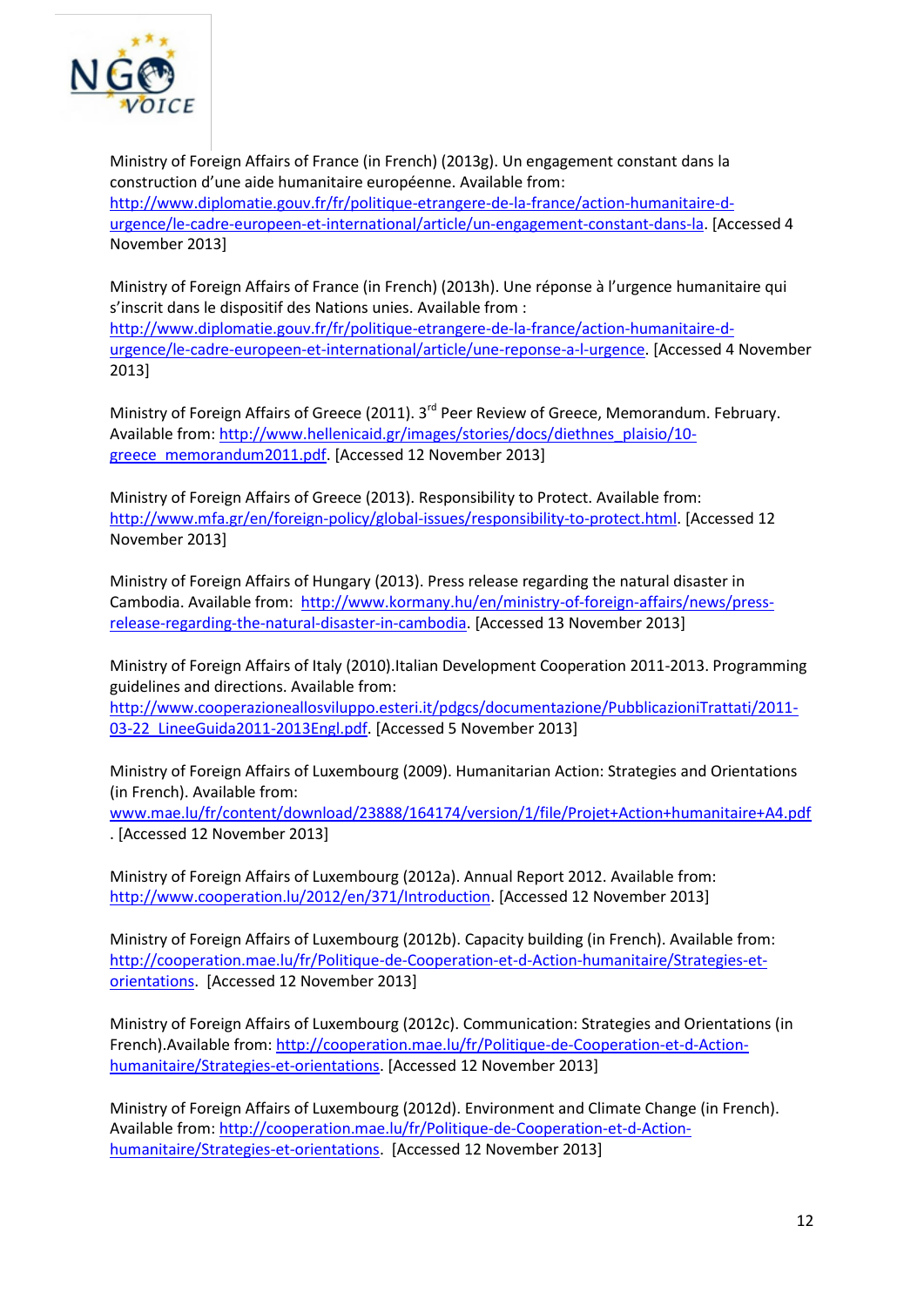

Ministry of Foreign Affairs of Luxembourg (2012e). Evaluations (in French). Available from: [http://cooperation.mae.lu/fr/Politique-de-Cooperation-et-d-Action-humanitaire/Strategies-et](http://cooperation.mae.lu/fr/Politique-de-Cooperation-et-d-Action-humanitaire/Strategies-et-orientations)[orientations.](http://cooperation.mae.lu/fr/Politique-de-Cooperation-et-d-Action-humanitaire/Strategies-et-orientations) [Accessed 12 November 2013]

Ministry of Foreign Affairs of Luxembourg (2012f). Gender: Strategies and Orientations (in French). Available from: [http://cooperation.mae.lu/fr/Politique-de-Cooperation-et-d-Action](http://cooperation.mae.lu/fr/Politique-de-Cooperation-et-d-Action-humanitaire/Strategies-et-orientations)[humanitaire/Strategies-et-orientations.](http://cooperation.mae.lu/fr/Politique-de-Cooperation-et-d-Action-humanitaire/Strategies-et-orientations) [Accessed 12 November 2013]

Ministry of Foreign Affairs of Luxembourg (2012g). General Strategy (in French). Available from: cooperation.mae.lu/fr/content/download/32190/245521/version/1/file/S\_G%C3%A9n%C3%A9rale\_f inal.pdf. [Accessed 12 November 2013]

Ministry of Foreign Affairs of Luxembourg (2012h). Microfinance (in French). Available from: [http://cooperation.mae.lu/fr/Politique-de-Cooperation-et-d-Action-humanitaire/Strategies-et](http://cooperation.mae.lu/fr/Politique-de-Cooperation-et-d-Action-humanitaire/Strategies-et-orientations)[orientations.](http://cooperation.mae.lu/fr/Politique-de-Cooperation-et-d-Action-humanitaire/Strategies-et-orientations) [Accessed 12 November 2013]

Ministry of Foreign Affairs of Luxembourg (2012i). Water Sanitation and Hygiene (in French). Available from: [http://cooperation.mae.lu/fr/Politique-de-Cooperation-et-d-Action](http://cooperation.mae.lu/fr/Politique-de-Cooperation-et-d-Action-humanitaire/Strategies-et-orientations)[humanitaire/Strategies-et-orientations.](http://cooperation.mae.lu/fr/Politique-de-Cooperation-et-d-Action-humanitaire/Strategies-et-orientations) [Accessed 12 November 2013]

Ministry of Foreign Affairs of Malta (2007). Overseas Development Policy. October. Available: [http://www.foreign.gov.mt/Library/PDF/Malta%27s%20Overseas%20Development%20Policy%20eng](http://www.foreign.gov.mt/Library/PDF/Malta%27s%20Overseas%20Development%20Policy%20eng.pdf) [.pdf.](http://www.foreign.gov.mt/Library/PDF/Malta%27s%20Overseas%20Development%20Policy%20eng.pdf) [Accessed 12 November 2013]

Ministry of Foreign Affairs of Malta (2013a). Elaborate and Action a Policy and Work Programme. Available from: [http://www.foreign.gov.mt/Default.aspx?MDIS=578.](http://www.foreign.gov.mt/Default.aspx?MDIS=578) [Accessed 12 November 2013]

Ministry of Foreign Affairs of Malta (2013b). Overseas Development Adi. Available from: [http://www.foreign.gov.mt/default.aspx?MDIS=4915.](http://www.foreign.gov.mt/default.aspx?MDIS=4915) [Accessed 12 November 2013]

Ministry of Foreign Affairs of Romania (2010). Development Cooperation Policy, Strategic Framework. Available from: [http://www.mae.ro/en/node/2063.](http://www.mae.ro/en/node/2063) [Accessed 13 November 2013]

Ministry of Foreign Affairs of Romania (2012). Disbursement of MFA's ODA budget for 2011. http://www.mae.ro/sites/default/files/file/userfiles/file/pdf/aod/2012.08 oda\_raportare\_2011\_en. [pdf.](http://www.mae.ro/sites/default/files/file/userfiles/file/pdf/aod/2012.08_oda_raportare_2011_en.pdf) [Accessed 13 November 2013]

Ministry of Foreign Affairs of Romania (2013). Disbursement of the MFA's ODA budget in 2012. Available from:

http://www.mae.ro/sites/default/files/file/2013/pdf/2013.03.07 Bug\_AOD\_ENGL.pdf. [Accessed 13 November 2013]

Ministry of Foreign Affairs of Romania (nd). Development Cooperation Policy. Available from: [http://www.mae.ro/en/node/2062.](http://www.mae.ro/en/node/2062) [Accessed 13 November 2013]

Ministry of Foreign Affairs of the Czech Republic (2009).Humanitarian Aid from the Czech Republic provided abroad in 2009. Available from: [http://www.mzv.cz/file/546533/HumAid2009.doc.](http://www.mzv.cz/file/546533/HumAid2009.doc) [Accessed 7 November 2013]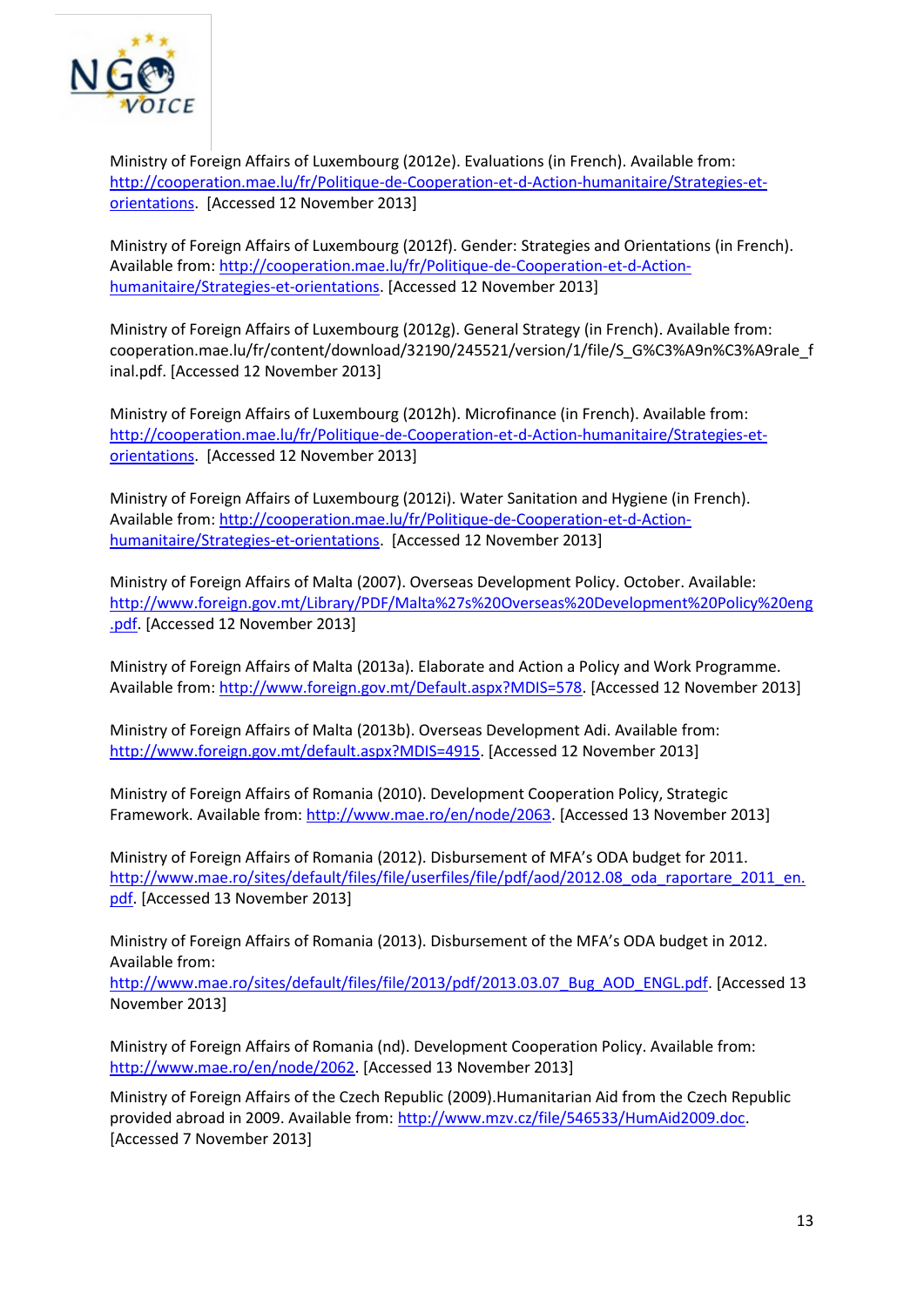

Ministry of Foreign Affairs of the Czech Republic (2010a). ACT on Development Cooperation and Humanitarian Aid, and Amending Related Laws/ 21 April 2010. Available from: [http://www.mzv.cz/public/51/66/1/541617\\_437009\\_Act\\_on\\_Development\\_Cooperation.pdf.](http://www.mzv.cz/public/51/66/1/541617_437009_Act_on_Development_Cooperation.pdf) [Accessed 7 November 2013]

Ministry of Foreign Affairs of the Czech Republic (2010b). Development Cooperation Strategy of the Czech Republic for 2010-2017. Available from:

http://www.mzv.cz/file/762314/FINAL\_ Development\_Cooperation\_Strategy\_2010\_2017.pdf. [Accessed 7 November 2013]

Ministry of Foreign Affairs of the Czech Republic (2011a). Czech Development Cooperation in 2011 (2009). [http://www.mzv.cz/file/876704/Czech\\_Development\\_Cooperation.pdf.](http://www.mzv.cz/file/876704/Czech_Development_Cooperation.pdf) [Accessed 7 November 2013]

Ministry of Foreign Affairs of the Czech Republic (2011b). Humanitarian Aid in 2010. Available from: [http://www.mzv.cz/jnp/en/foreign\\_relations/development\\_cooperation\\_and\\_humanitarian/humani](http://www.mzv.cz/jnp/en/foreign_relations/development_cooperation_and_humanitarian/humanitarian_aid/annual_reports/humanitarian_aid_in_2010.html) [tarian\\_aid/annual\\_reports/humanitarian\\_aid\\_in\\_2010.html.](http://www.mzv.cz/jnp/en/foreign_relations/development_cooperation_and_humanitarian/humanitarian_aid/annual_reports/humanitarian_aid_in_2010.html) [Accessed 7 November 2013]

Ministry of Foreign Affairs of the Czech Republic (2011c).Humanitarian Aid provided by the Czech Republic abroad in 2011. Available from:

[http://www.mzv.cz/public/bb/80/77/795967\\_713168\\_HP2011En\\_web.doc.](http://www.mzv.cz/public/bb/80/77/795967_713168_HP2011En_web.doc) [Accessed 7 November 2013]

Ministry of Foreign Affairs of the Czech Republic (2012a). European Consensus on humanitarian aid. Available from:

[http://www.mzv.cz/jnp/en/foreign\\_relations/development\\_cooperation\\_and\\_humanitarian/humani](http://www.mzv.cz/jnp/en/foreign_relations/development_cooperation_and_humanitarian/humanitarian_aid/criteria_for_evaluation/european_consensus_on_humanitarian_aid.html) [tarian\\_aid/criteria\\_for\\_evaluation/european\\_consensus\\_on\\_humanitarian\\_aid.html.](http://www.mzv.cz/jnp/en/foreign_relations/development_cooperation_and_humanitarian/humanitarian_aid/criteria_for_evaluation/european_consensus_on_humanitarian_aid.html) [Accessed 7 November 2013]

Ministry of Foreign Affairs of the Czech Republic (2012b). Good Humanitarian Donorship. Available from:

[http://www.mzv.cz/jnp/en/foreign\\_relations/development\\_cooperation\\_and\\_humanitarian/humani](http://www.mzv.cz/jnp/en/foreign_relations/development_cooperation_and_humanitarian/humanitarian_aid/criteria_for_evaluation/good_humanitarian_donorship.html) [tarian\\_aid/criteria\\_for\\_evaluation/good\\_humanitarian\\_donorship.html.](http://www.mzv.cz/jnp/en/foreign_relations/development_cooperation_and_humanitarian/humanitarian_aid/criteria_for_evaluation/good_humanitarian_donorship.html) [Accessed 7 November 2013]

Ministry of Foreign Affairs of the Czech Republic (2012c). Operational Strategy for Humanitarian Assistance 2012. Available from:

[http://www.mzv.cz/jnp/en/foreign\\_relations/development\\_cooperation\\_and\\_humanitarian/humani](http://www.mzv.cz/jnp/en/foreign_relations/development_cooperation_and_humanitarian/humanitarian_aid/how_to_work_with_wfp/operational_strategy_2012.html) [tarian\\_aid/how\\_to\\_work\\_with\\_wfp/operational\\_strategy\\_2012.html.](http://www.mzv.cz/jnp/en/foreign_relations/development_cooperation_and_humanitarian/humanitarian_aid/how_to_work_with_wfp/operational_strategy_2012.html) [Accessed 7 November 2013]

Ministry of Foreign Affairs of the Czech Republic (2012d).Humanitarian Assistance provided by the Czech Republic abroad in 2012. Available from:

[http://www.mzv.cz/public/ce/2d/34/968408\\_896336\\_HumAid2012en.doc.](http://www.mzv.cz/public/ce/2d/34/968408_896336_HumAid2012en.doc) [Accessed 7 November 2013]

Ministry of Foreign Affairs of the Czech Republic (2013a). 2013 Humanitarian Aid Operational Strategy. Available from:

[http://www.mzv.cz/public/97/30/8a/948674\\_870024\\_StrategyHumAid2013en.doc.](http://www.mzv.cz/public/97/30/8a/948674_870024_StrategyHumAid2013en.doc) [Accessed 7 November 2013]

Ministry of Foreign Affairs of the Czech Republic (2013b). Development Cooperation and Humanitarian Aid. Available from: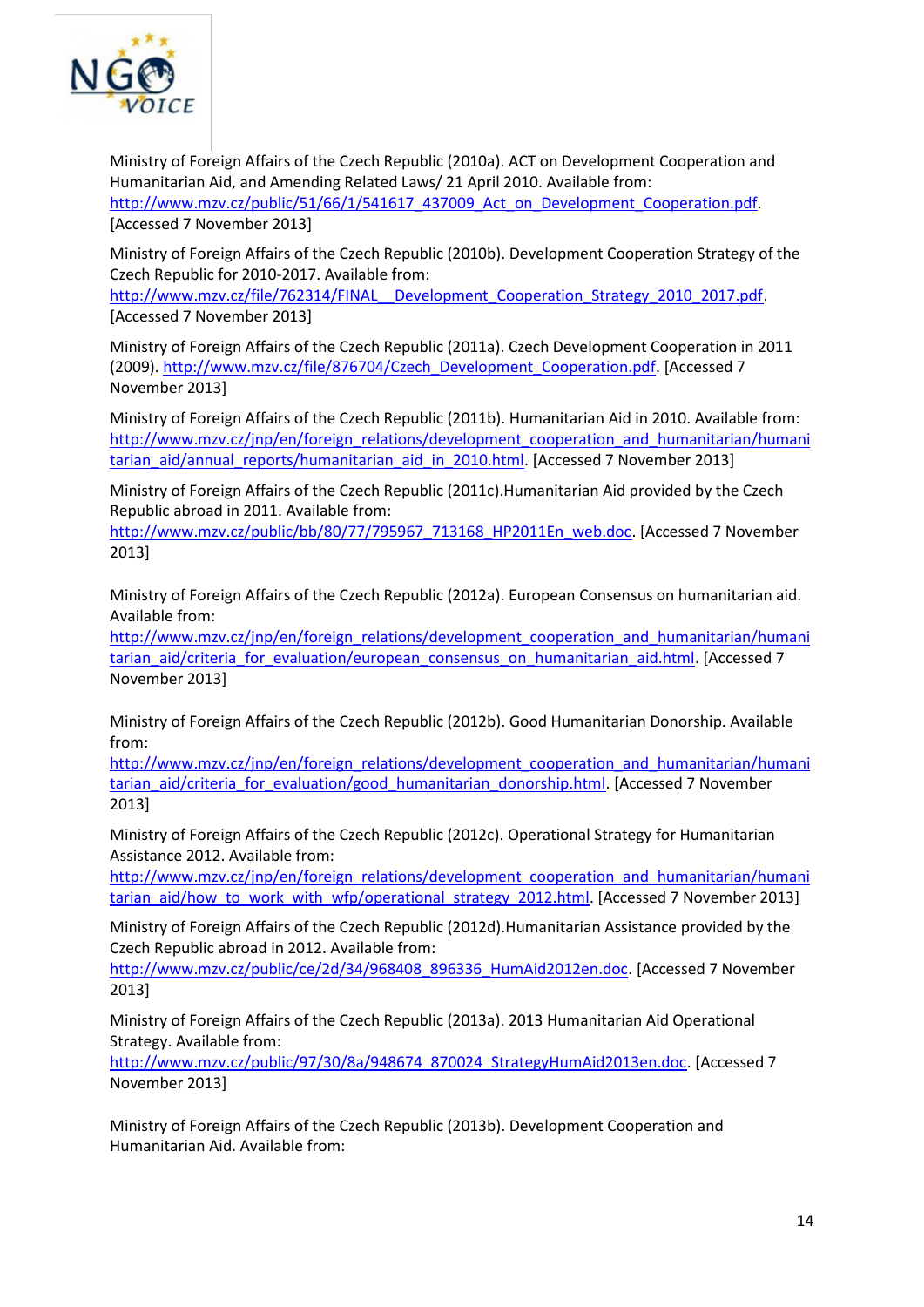

[http://www.mzv.cz/jnp/en/foreign\\_relations/development\\_cooperation\\_and\\_humanitarian/.](http://www.mzv.cz/jnp/en/foreign_relations/development_cooperation_and_humanitarian/) [Accessed 7 November 2013]

Ministry of Foreign Affairs of the Czech Republic (2013c). Humanitarian Aid for Refugees from Syria. Available from:

[http://www.mzv.cz/jnp/en/issues\\_and\\_press/events\\_and\\_issues/press\\_releases/humanitarni\\_pomo](http://www.mzv.cz/jnp/en/issues_and_press/events_and_issues/press_releases/humanitarni_pomoc_uprchlikum_ze_syrie.html) [c\\_uprchlikum\\_ze\\_syrie.html.](http://www.mzv.cz/jnp/en/issues_and_press/events_and_issues/press_releases/humanitarni_pomoc_uprchlikum_ze_syrie.html) [Accessed 7 November 2013]

Ministry of Foreign Affairs of the Netherlands (2011). Ministry of Foreign Affairs Policy Agenda 2012. Available from: [http://www.government.nl/ministries/bz/documents-and-publications/annual](http://www.government.nl/ministries/bz/documents-and-publications/annual-plans/2011/09/21/ministry-of-foreign-affairs-policy-agenda-2012.html)[plans/2011/09/21/ministry-of-foreign-affairs-policy-agenda-2012.html.](http://www.government.nl/ministries/bz/documents-and-publications/annual-plans/2011/09/21/ministry-of-foreign-affairs-policy-agenda-2012.html) [Accessed 4 November 2013]

Ministry of Foreign Affairs of the Netherlands (2012a). Aid for people in need. Policy Framework for Humanitarian Aid. Available from: [http://www.government.nl/files/documents-and](http://www.google.ch/url?q=http://www.government.nl/files/documents-and-publications/reports/2012/03/29/aid-for-people-in-need/aid-for-people-in-need.pdf&ei=YbZ3Uo_0J-Tz0gXi6YGwAQ&sa=X&oi=unauthorizedredirect&ct=targetlink&ust=1383578985657051&usg=AFQjCNFBB8mftq4fzO4vaFPX_KmrblmB6w)[publications/reports/2012/03/29/aid-for-people-in-need/aid-for-people-in-need.pdf.](http://www.google.ch/url?q=http://www.government.nl/files/documents-and-publications/reports/2012/03/29/aid-for-people-in-need/aid-for-people-in-need.pdf&ei=YbZ3Uo_0J-Tz0gXi6YGwAQ&sa=X&oi=unauthorizedredirect&ct=targetlink&ust=1383578985657051&usg=AFQjCNFBB8mftq4fzO4vaFPX_KmrblmB6w) [Accessed 4 November 2013]

Ministry of Foreign Affairs of the Netherlands (2012b). Evaluation of the Central Emergency Response Fund. Available from: [http://www.government.nl/issues/development](http://www.government.nl/issues/development-cooperation/documents-and-publications/reports/2012/09/17/evaluation-of-the-central-emergency-response-fund.html)[cooperation/documents-and-publications/reports/2012/09/17/evaluation-of-the-central](http://www.government.nl/issues/development-cooperation/documents-and-publications/reports/2012/09/17/evaluation-of-the-central-emergency-response-fund.html)[emergency-response-fund.html.](http://www.government.nl/issues/development-cooperation/documents-and-publications/reports/2012/09/17/evaluation-of-the-central-emergency-response-fund.html) [Accessed 4 November 2013]

Ministry of Foreign Affairs of the Netherlands (2013a). A world to gain: A New Agenda for Aid, Trade and Investment. Available from[: http://www.government.nl/documents-and](http://www.government.nl/documents-and-publications/letters/2013/04/05/global-dividends-a-new-agenda-for-aid-trade-and-investment.html)[publications/letters/2013/04/05/global-dividends-a-new-agenda-for-aid-trade-and-investment.html.](http://www.government.nl/documents-and-publications/letters/2013/04/05/global-dividends-a-new-agenda-for-aid-trade-and-investment.html) [Accessed 4 November 2013]

Ministry of Foreign Affairs of the Netherlands (2013b). Concerns about politicisation of emergency aid. Available from: [http://www.government.nl/news/2013/02/12/concerns-about-politicisation-of](http://www.government.nl/news/2013/02/12/concerns-about-politicisation-of-emergency-aid.html)[emergency-aid.html.](http://www.government.nl/news/2013/02/12/concerns-about-politicisation-of-emergency-aid.html) [Accessed 4 November 2013]

Ministry of Foreign Affairs of the Netherlands (2013c). Evaluation programme 2013 budget Ministry of Foreign Affairs. Available from: [http://www.government.nl/ministries/bz/documents-and](http://www.government.nl/ministries/bz/documents-and-publications/annual-reports/2013/01/17/evaluation-programme-2013-budget-ministry-of-foreign-affairs.html)[publications/annual-reports/2013/01/17/evaluation-programme-2013-budget-ministry-of-foreign](http://www.government.nl/ministries/bz/documents-and-publications/annual-reports/2013/01/17/evaluation-programme-2013-budget-ministry-of-foreign-affairs.html)[affairs.html.](http://www.government.nl/ministries/bz/documents-and-publications/annual-reports/2013/01/17/evaluation-programme-2013-budget-ministry-of-foreign-affairs.html) [Accessed 4 November 2013]

Ministry of Foreign Affairs of the Republic of Latvia (2008). Law on International Assistance. Available from: [http://www.mfa.gov.lv/en/policy/DevelopmentCo-operation/BasicDocuments/International-](http://www.mfa.gov.lv/en/policy/DevelopmentCo-operation/BasicDocuments/International-Assitance/)[Assitance/.](http://www.mfa.gov.lv/en/policy/DevelopmentCo-operation/BasicDocuments/International-Assitance/) [Accessed 13 November 2013]

Ministry of Foreign Affairs of the Republic of Latvia (2011). Latvian Development Cooperation Policy Strategy 2011-2015. Available from:

[http://www.mfa.gov.lv/development%20cooperation%20strategy%202011-2015\\_eng.pdf.](http://www.mfa.gov.lv/development%20cooperation%20strategy%202011-2015_eng.pdf) [Accessed 13 November 2013]

Ministry of Foreign Affairs of the Republic of Latvia (2012). Development Cooperation Policy Plan for 2012 (in Latvian). Available from: [http://www.am.gov.lv/ampl\\_290312\\_aspplans%20776.pdf.](http://www.am.gov.lv/ampl_290312_aspplans%20776.pdf) [Accessed 13 November 2013]

Ministry of Foreign Affairs of the Republic of Latvia (2013a). Development Cooperation Policy Plan for 2013 (in Latvian). Available from: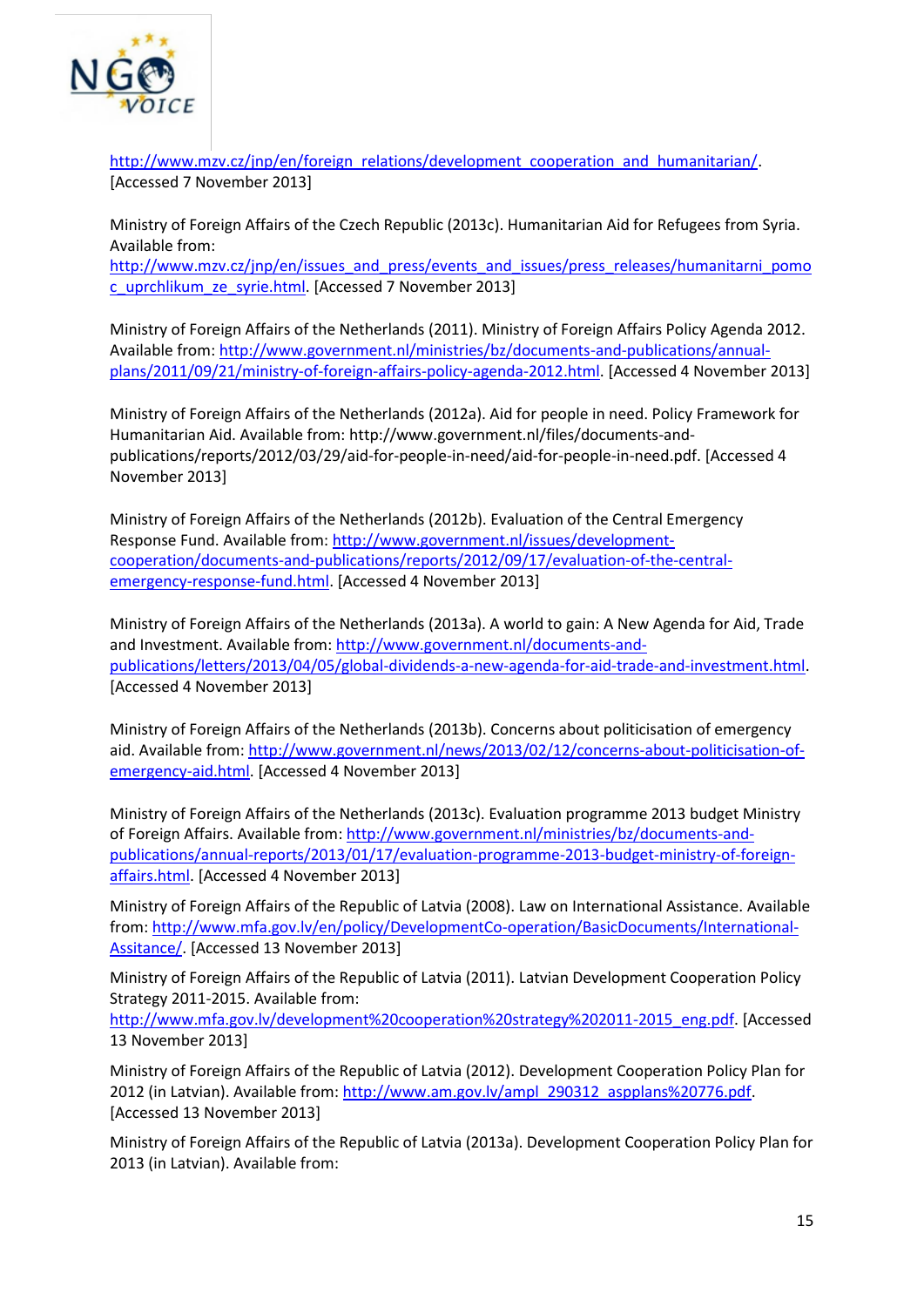

[http://www.mfa.gov.lv/data/file/attistibas\\_sadarbibas\\_politikas\\_plans\\_2013.pdf.](http://www.mfa.gov.lv/data/file/attistibas_sadarbibas_politikas_plans_2013.pdf) [Accessed 13 November 2013]

Ministry of Foreign Affairs of the Republic of Latvia (2013b). Latvia's contribution to development assistance. Available from: [http://www.am.gov.lv/en/policy/DevelopmentCo-operation/finance/.](http://www.am.gov.lv/en/policy/DevelopmentCo-operation/finance/) [Accessed 13 November 2013]

Ministry of Foreign Affairs of the Republic of Latvia (2013c).Latvia's assistance to Afghanistan. Available from: [http://www.mfa.gov.lv/en/policy/DevelopmentCo-operation/info/Afghanistan/.](http://www.mfa.gov.lv/en/policy/DevelopmentCo-operation/info/Afghanistan/) [Accessed 13 November 2013]

Ministry of Foreign Affairs of the Republic of Lithuania (nd). Lithuanian Humanitarian Aid. Available from: [http://www.urm.lt/index.php?3733092600.](http://www.urm.lt/index.php?3733092600) [Accessed 13 November 2013]

Ministry of Foreign Affairs of the Republic of Poland (2011). Development Cooperation Act, adopted 16th September 2011. Available from:

[https://www.polskapomoc.gov.pl/files/Aktualnosci2011/Polish\\_Development%20Cooperation%20Ac](https://www.polskapomoc.gov.pl/files/Aktualnosci2011/Polish_Development%20Cooperation%20Act_2011.pdf) t 2011.pdf. [Accessed 12 November 2013]

Ministry of Foreign Affairs of the Republic of Poland (2012a). 2013 Development Cooperation Plan. Available from:

[https://www.polskapomoc.gov.pl/files/Dokumenty\\_i\\_Publikacje/Plan\\_wspolpracy\\_2013/PLAN%2020](https://www.polskapomoc.gov.pl/files/Dokumenty_i_Publikacje/Plan_wspolpracy_2013/PLAN%202013-working_translation.pdf) 13-working translation.pdf. [Accessed 12 November 2013]

Ministry of Foreign Affairs of the Republic of Poland (2012b). 2012 Development Cooperation Plan. Available from:

https://www.polskapomoc.gov.pl/files/Dokumenty\_i\_Publikacje/Plan\_wspolpracy\_2012/plan\_2012 [final\\_eng.pdf.](https://www.polskapomoc.gov.pl/files/Dokumenty_i_Publikacje/Plan_wspolpracy_2012/plan_2012_final_eng.pdf) [Accessed 12 November 2013]

Ministry of Foreign Affairs of the Republic of Poland (2012c). Multiannual Development Cooperation Programme 2012-2015. Available from:

[https://www.polskapomoc.gov.pl/files/dokumenty\\_publikacje/PW\\_EN-po\\_reas.pdf.](https://www.polskapomoc.gov.pl/files/dokumenty_publikacje/PW_EN-po_reas.pdf) [Accessed 12 November 2013]

Ministry of Foreign Affairs of the Republic of Poland (2012d). Polish Foreign Policy Priorities 2012- 2016. Available from: [http://www.msz.gov.pl/resource/d31571cf-d24f-4479-af09-c9a46cc85cf6:JCR.](http://www.msz.gov.pl/resource/d31571cf-d24f-4479-af09-c9a46cc85cf6:JCR) [Accessed 7 November 2013]

Ministry of Foreign Affairs of the Republic of Slovenia (2011). Slovenia's International Development Cooperation 2010. Available from:

[http://www.mzz.gov.si/fileadmin/pageuploads/Zunanja\\_politika/RA/Publikacija\\_MRSS\\_2010\\_EN.pdf](http://www.mzz.gov.si/fileadmin/pageuploads/Zunanja_politika/RA/Publikacija_MRSS_2010_EN.pdf) . [Accessed 13 November 2013]

Ministry of Foreign Affairs of the Republic of Slovenia (nd a). Key documents of the European Union. Available from:

[http://www.mzz.gov.si/en/foreign\\_policy/foreign\\_policy/international\\_development\\_cooperation\\_a](http://www.mzz.gov.si/en/foreign_policy/foreign_policy/international_development_cooperation_and_humanitarian_assistance/documents/) nd humanitarian assistance/documents/. [Accessed 13 November 2013]

Ministry of Foreign Affairs of the Republic of Slovenia (nd b). Humanitarian Aid. Available from: [http://www.mzz.gov.si/en/foreign\\_policy/foreign\\_policy/international\\_development\\_cooperation\\_a](http://www.mzz.gov.si/en/foreign_policy/foreign_policy/international_development_cooperation_and_humanitarian_assistance/humanitarian_aid/) [nd\\_humanitarian\\_assistance/humanitarian\\_aid/.](http://www.mzz.gov.si/en/foreign_policy/foreign_policy/international_development_cooperation_and_humanitarian_assistance/humanitarian_aid/) [Accessed 13 November 2013]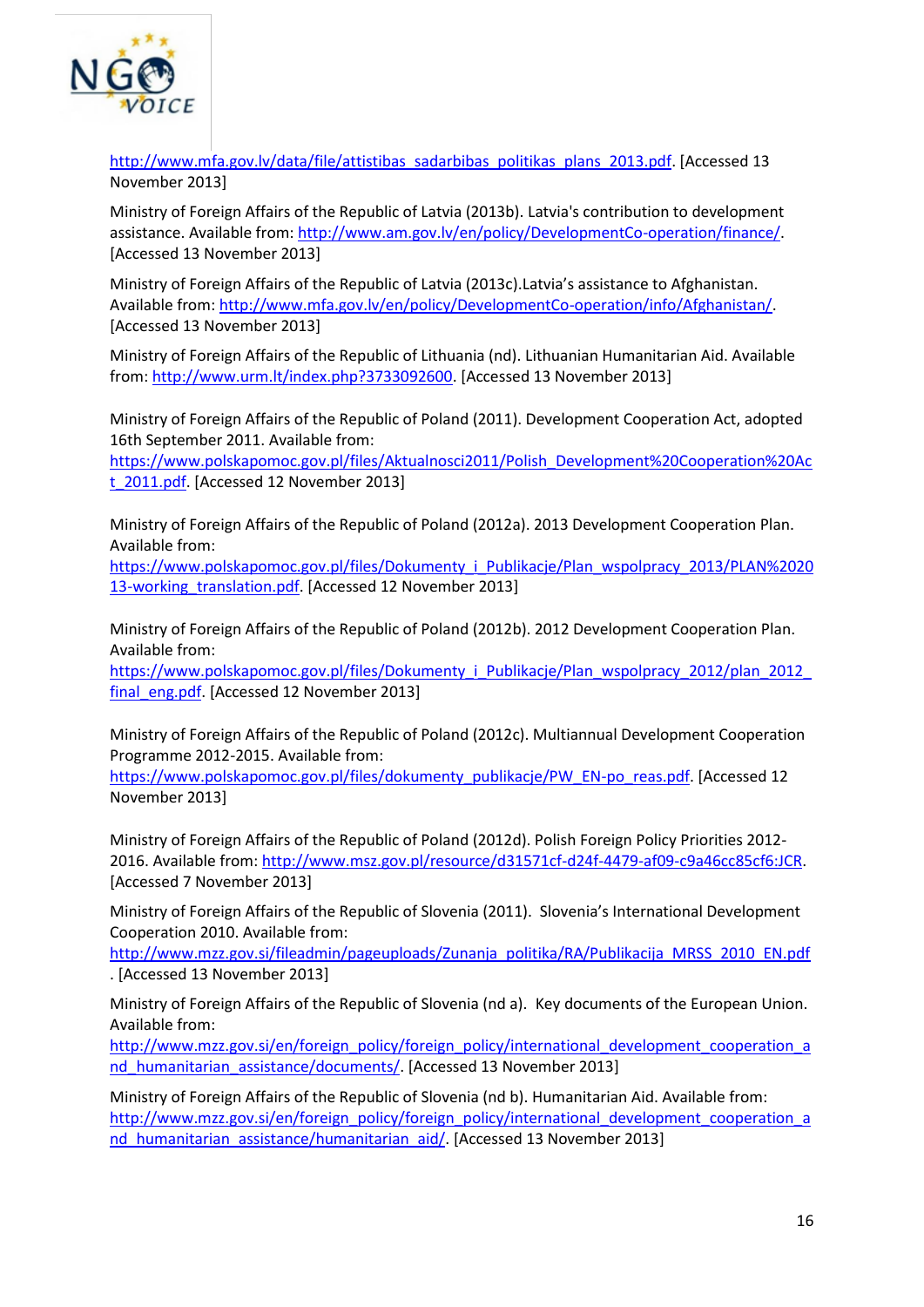

Ministry of Foreign Affairs of the Republic of Slovenia (nd c). International Development Cooperation of the Republic of Slovenia. Available from:

[http://www.mzz.gov.si/en/foreign\\_policy/foreign\\_policy/international\\_development\\_cooperation\\_a](http://www.mzz.gov.si/en/foreign_policy/foreign_policy/international_development_cooperation_and_humanitarian_assistance/international_development_cooperation_of_slovenia/) nd humanitarian\_assistance/international\_development\_cooperation\_of\_slovenia/. [Accessed 13 November 2013]

Ministry of Foreign Affairs of the Republic of Slovenia (nd d). International Development Cooperation and Humanitarian Assistance. Available from:

[http://www.mzz.gov.si/en/foreign\\_policy/foreign\\_policy/international\\_development\\_cooperation\\_a](http://www.mzz.gov.si/en/foreign_policy/foreign_policy/international_development_cooperation_and_humanitarian_assistance/) nd humanitarian\_assistance/. [Accessed 13 November 2013]

Ministry of Foreign and European Affairs of France (in French) (2012). Rapport d'activité sur l'action humanitaire d'urgence 2011. Available from:

[http://www.diplomatie.gouv.fr/fr/IMG/pdf/MAE\\_CDC\\_rapport\\_humanitaire\\_2011\\_cle04fec4.pdf.](http://www.diplomatie.gouv.fr/fr/IMG/pdf/MAE_CDC_rapport_humanitaire_2011_cle04fec4.pdf) [Accessed 4 November 2013]

Ministry of Foreign and European Affairs of the Slovak Republic (2013). National Programme of Official Development Assistance of the Slovak Republic for 2013. Available from: [http://eng.slovakaid.sk/wp-content/uploads/2013/07/NATIONAL-PROGRAMME-OF-OFFICIAL-](http://eng.slovakaid.sk/wp-content/uploads/2013/07/NATIONAL-PROGRAMME-OF-OFFICIAL-DEVELOPMENT-ASSISTANCE-2013.pdf)[DEVELOPMENT-ASSISTANCE-2013.pdf.](http://eng.slovakaid.sk/wp-content/uploads/2013/07/NATIONAL-PROGRAMME-OF-OFFICIAL-DEVELOPMENT-ASSISTANCE-2013.pdf) [Accessed 13 November 2013]

Ministry of Foreign and European Affairs of the Slovak Republic (nd). Slovak Aid. Available from: [http://www.mzv.sk/en/foreign\\_policy/slovak\\_aid.](http://www.mzv.sk/en/foreign_policy/slovak_aid) [Accessed 13 November 2013]

Ministry of the Interior of Finland (2012). Finland National Platform for Disaster Risk Reduction. Available from: [http://www.intermin.fi/download/32948\\_142012.pdf.](http://www.intermin.fi/download/32948_142012.pdf) [Accessed 12 November 2013]

National Audit Office of Finland (2012). Humanitarian Aid Audit Report. Available from: http://www.vtv.fi/files/3096/82012 Humanitarian\_aid.pdf. [Accessed 12 November 2013]

OECD (2009). Greece Development Assistance Committee (DAC) Peer Review 2009. Available from: [http://www.oecd.org/dac/peer-reviews/42857127.pdf.](http://www.oecd.org/dac/peer-reviews/42857127.pdf) [Accessed 12 November 2013]

OECD (2011a). Development Assistance Committee (DAC) Special Review of the Slovak Republic. Available from: [http://www.oecd.org/development/peer-reviews/49512222.pdf.](http://www.oecd.org/development/peer-reviews/49512222.pdf) [Accessed 13 November 2013]

OECD (2011b). Greece Development Assistance Committee (DAC) Peer Review 2011. Available from: [http://www.oecd.org/dac/peer-](http://www.oecd.org/dac/peer-reviews/greece2011dacpeerreviewmainfindingsandrecommendations.htm)

[reviews/greece2011dacpeerreviewmainfindingsandrecommendations.htm.](http://www.oecd.org/dac/peer-reviews/greece2011dacpeerreviewmainfindingsandrecommendations.htm) [Accessed 12 November 2013]

OECD (2011c). Spain Development Assistance Committee (DAC) Peer Review. Available from:

OECD (2011d). Special Review of Slovenia. Available from: [http://www.oecd.org/development/peer](http://www.oecd.org/development/peer-reviews/50110911.pdf)[reviews/50110911.pdf.](http://www.oecd.org/development/peer-reviews/50110911.pdf) [Accessed 13 November 2013]

OECD (2012a). Austria Development Assistance Committee (DAC) Report 2012. Available from: [http://www.oecd.org/berlin/DAC%20Report%202012\\_Austria.pdf.](http://www.oecd.org/berlin/DAC%20Report%202012_Austria.pdf) [Accessed 12 November 2013]

OECD (2012b). Luxembourg Development Assistance Committee (DAC) Peer Review 2012. Available from: [http://www.oecd.org/dac/peer-](http://www.oecd.org/dac/peer-reviews/LUXEMBOURG%20in%20CRC%20template%20April%202013.pdf)

[reviews/LUXEMBOURG%20in%20CRC%20template%20April%202013.pdf.](http://www.oecd.org/dac/peer-reviews/LUXEMBOURG%20in%20CRC%20template%20April%202013.pdf) [Accessed 12 November 2013]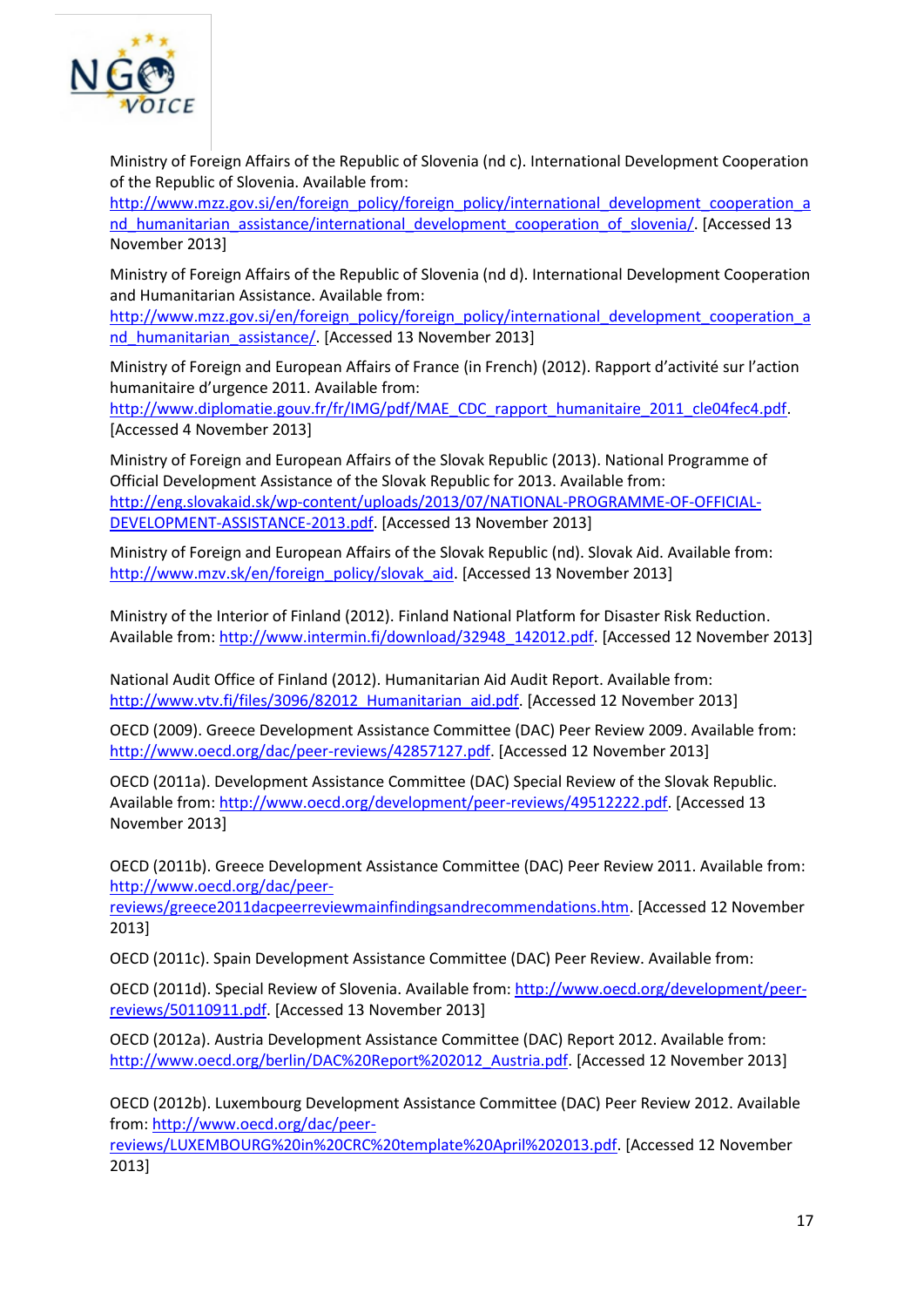

OECD (2013). Sweden Development Assistance Committee (DAC) Peer Review of Development Cooperation (2013). Available from: [http://www.oecd.org/dac/peer-reviews/sweden-peer-review-](http://www.oecd.org/dac/peer-reviews/sweden-peer-review-2013.pdf)[2013.pdf.](http://www.oecd.org/dac/peer-reviews/sweden-peer-review-2013.pdf) [Accessed 12 November 2013]

Overseas Development Institute (ODI) ODI's Humanitarian Policy Group (2011). The UK's review of humanitarian aid: an agenda for radical change? Available from: [http://www.odi.org.uk/opinion/5702-uks-review-humanitarian-aid-agenda-radical-change.](http://www.odi.org.uk/opinion/5702-uks-review-humanitarian-aid-agenda-radical-change) [Accessed 4 November 2013]

Paul Magnette (in French and Flemish) (2011). Note de politique générale. Directorate-General for Development Cooperation (DGDC). Available from:

[http://diplomatie.belgium.be/fr/binaries/note\\_politique\\_magnette\\_tcm313-158740.pdf.](http://diplomatie.belgium.be/fr/binaries/note_politique_magnette_tcm313-158740.pdf) [Accessed 7 November 2013]

Portugal (2012). Royal Decree nº 21/2012. Available from: [http://c1.camoes.cdn.cloudapp.pt/phocadownload/decretos\\_lei/dl21\\_2012\\_lo\\_camoes.pdf.](http://c1.camoes.cdn.cloudapp.pt/phocadownload/decretos_lei/dl21_2012_lo_camoes.pdf) [Accessed 13 November 2013]

Portuguese Development Cooperation (Instituto da Coperação e da Lingua Portugal) (2006).

Portuguese Development Cooperation (Instituto da Coperação e da Lingua Portugal) (nd a). Humanitarian Aid. Available at: [http://www.instituto-camoes.pt/cooperacao/cooperacao-para](http://www.instituto-camoes.pt/cooperacao/cooperacao-para-desenvolvimento/ajuda-humanitaria)[desenvolvimento/ajuda-humanitaria.](http://www.instituto-camoes.pt/cooperacao/cooperacao-para-desenvolvimento/ajuda-humanitaria) [Accessed 13 November 2013]

Portuguese Development Cooperation (Instituto da Coperação e da Lingua Portugal) (nd b). Organigramm: Portuguese Development Cooperation (Instituto da Coperação e da Lingua Portugal). Available from: [http://www.instituto-camoes.pt/informacao-institucional/organograma.](http://www.instituto-camoes.pt/informacao-institucional/organograma) [Accessed 13 November 2013]

Romanian Aid (2010). New donors can make difference. Available from: http://www.mae.ro/sites/default/files/file/2010/brosura %284%29.pdf. [Accessed 13 November 2013]

Slovak Agency for International Development Cooperation (SAMRS) (2009). Medium-Term Strategy for Official Development Assistance of the Slovak Republic for the years 2009-2013. Available from: [http://eng.slovakaid.sk/wp-content/uploads/2010/12/Medium-Term-Strategy-2009-2013-EN.pdf.](http://eng.slovakaid.sk/wp-content/uploads/2010/12/Medium-Term-Strategy-2009-2013-EN.pdf) [Accessed 13 November 2013]

Slovenia (2006). The International Development Co-operation of the Republic of Slovenia Act 2006 (in Slovenian). Available from: [http://www.uradni-list.si/1/objava.jsp?urlid=200670&stevilka=2999.](http://www.uradni-list.si/1/objava.jsp?urlid=200670&stevilka=2999) [Accessed 13 November 2013]

Slovenia (2006). The International Development Co-operation of the Republic of Slovenia Act 2006 (unofficial translation). Available from:

[http://www.mzz.gov.si/en/foreign\\_policy/foreign\\_policy/international\\_development\\_cooperation\\_a](http://www.mzz.gov.si/en/foreign_policy/foreign_policy/international_development_cooperation_and_humanitarian_assistance/international_development_cooperation_of_slovenia/) nd humanitarian assistance/international development cooperation of slovenia/. [Accessed 13 November 2013]

Slovenia's Development Cooperation (nd). Projects in 2011. Available from: [http://www.mzz.gov.si/fileadmin/pageuploads/Zunanja\\_politika/brosura\\_MRS\\_2011\\_outlines\\_a.pdf.](http://www.mzz.gov.si/fileadmin/pageuploads/Zunanja_politika/brosura_MRS_2011_outlines_a.pdf) [Accessed 13 November 2013]

Spain (1998). Law 23/1998 on International Cooperation for Development (in Spanish). Available from:<http://www.aecid.es/es/aecid/normativa/leyes/> . [Accessed 6 November 2013]